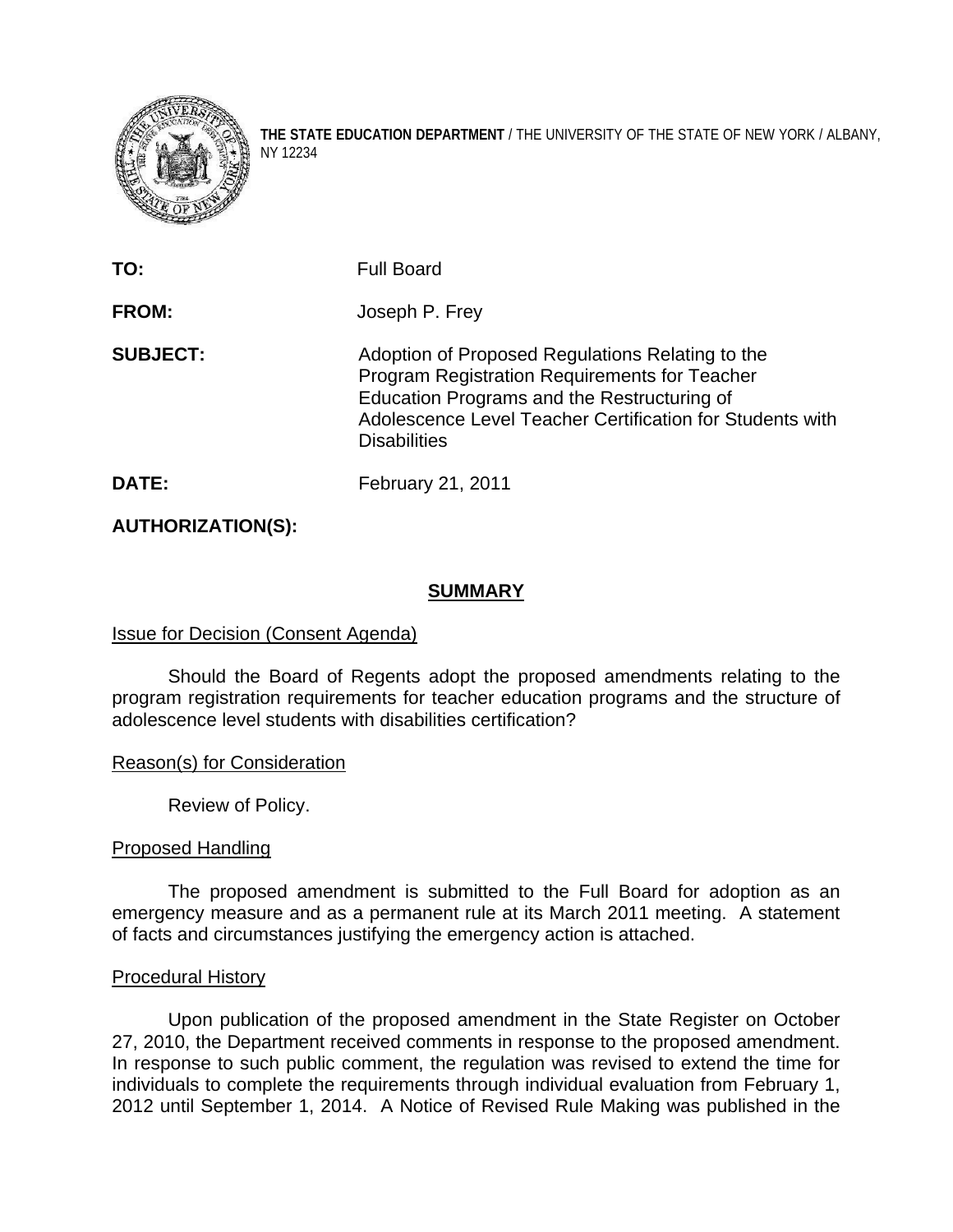State Register on January 5, 2011. The revised rule was adopted as an emergency measure by the Board of Regents at its January meeting.

#### **Background**

The regulation requires registered teacher education programs for **all** teachers to include:

- o a minimum of three semester hours in educating students with disabilities to ensure that all teachers are better prepared to skillfully collaborate with other teachers and to teach students with disabilities.
- o a requirement that 15 of the 100 clock hours of field experience focus on students with disabilities. For Transitional B programs, 6 of the 40 clock hours of field experience shall focus on students with disabilities.

The regulatory amendment also changes the structure of the current students with disabilities certificates and the program registration requirements.

- o Candidates will no longer be able to enroll in special education teacher preparation programs that lead to Students with Disabilities 5-9 Generalist and Students with Disabilities 5-9 and 7-12 content specific certificate titles after February 1, 2011.
- o A Students with Disabilities in Adolescence 7-12 (Generalist) certificate title was created. Teachers holding this certificate will be eligible to be employed to teach in supportive roles such as consultant teachers, resource room service providers and integrated co-teachers.
- o Candidates holding the Students with Disabilities in Adolescence Generalist certificate will also have the option of obtaining an extension to this certificate, to authorize the teacher to be employed as the special class teacher of students with disabilities in a specific subject area, upon the completion of certain requirements.
- o For students with disabilities teachers employed by a school enumerated in Article 81, 85, 87, 88 or 89 of the Education Law or a special act school district that educates only students with disabilities and who cannot meet the regulatory requirement must submit a plan acceptable to the Department with a description of the mentoring and collaboration the teacher will receive.

The proposed regulation also establishes requirements for individual evaluation for the new Students with Disabilities in Adolescence Generalist certificate title by requiring candidates seeking a certificate in this area to complete, among other requirements, six semester hours in mathematics, science, social studies and English language arts and have sufficient pedagogical training to teach these subjects. The proposed amendment also phases out individual evaluation for the Students with Disabilities 5-9 Generalist certificate and Students with Disabilities 5-9 and 7-12 content specific certificates.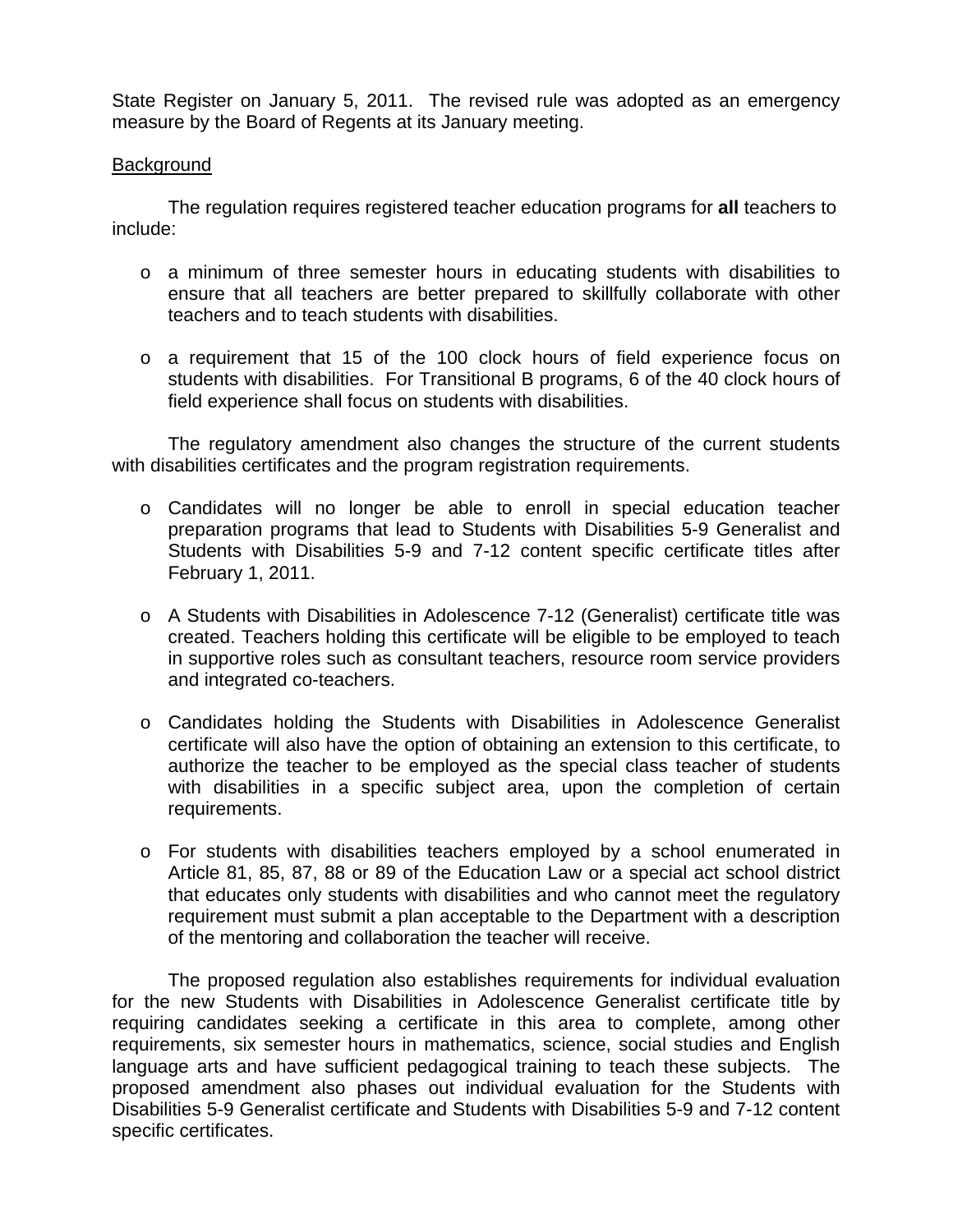#### Recommendation

VOTED: That subdivisions (b) and (c) of section 52.21 of the Regulations of the Commissioner of Education are amended; subdivision (a) of section 80-3.7 of the Regulations of the Commissioner of Education is amended; subdivision (a) is amended and subdivision (c) is added to section 80-4.2 of the Regulations of the Commissioner of Education; that subdivisions (a), (b), (c), (d) and (e) are amended and that a new subdivision (n) be added to section 80-4.3 of the Regulations of the Commissioner of Education, as submitted, effective March 11, 2011 as an emergency action upon a finding by the Board of Regents that such action is necessary for the preservation of the general welfare to ensure that the emergency rule remains continuously in effect until it can be permanently adopted.

VOTED: That subdivisions (b) and (c) of section 52.21 of the Regulations of the Commissioner of Education are amended; subdivision (a) of section 80-3.7 of the Regulations of the Commissioner of Education is amended; subdivision (a) is amended and subdivision (c) is added to section 80-4.2 of the Regulations of the Commissioner of Education; that subdivisions (a), (b), (c), (d) and (e) are amended and that a new subdivision (n) be added to section 80-4.3 of the Regulations of the Commissioner of Education, as submitted, effective March 30, 2011.

#### Timetable for Implementation

 If adopted at the March 2011 meeting, the proposed amendment will become effective as an emergency rule on March 11, 2011 and as a permanent rule on March 30, 2011.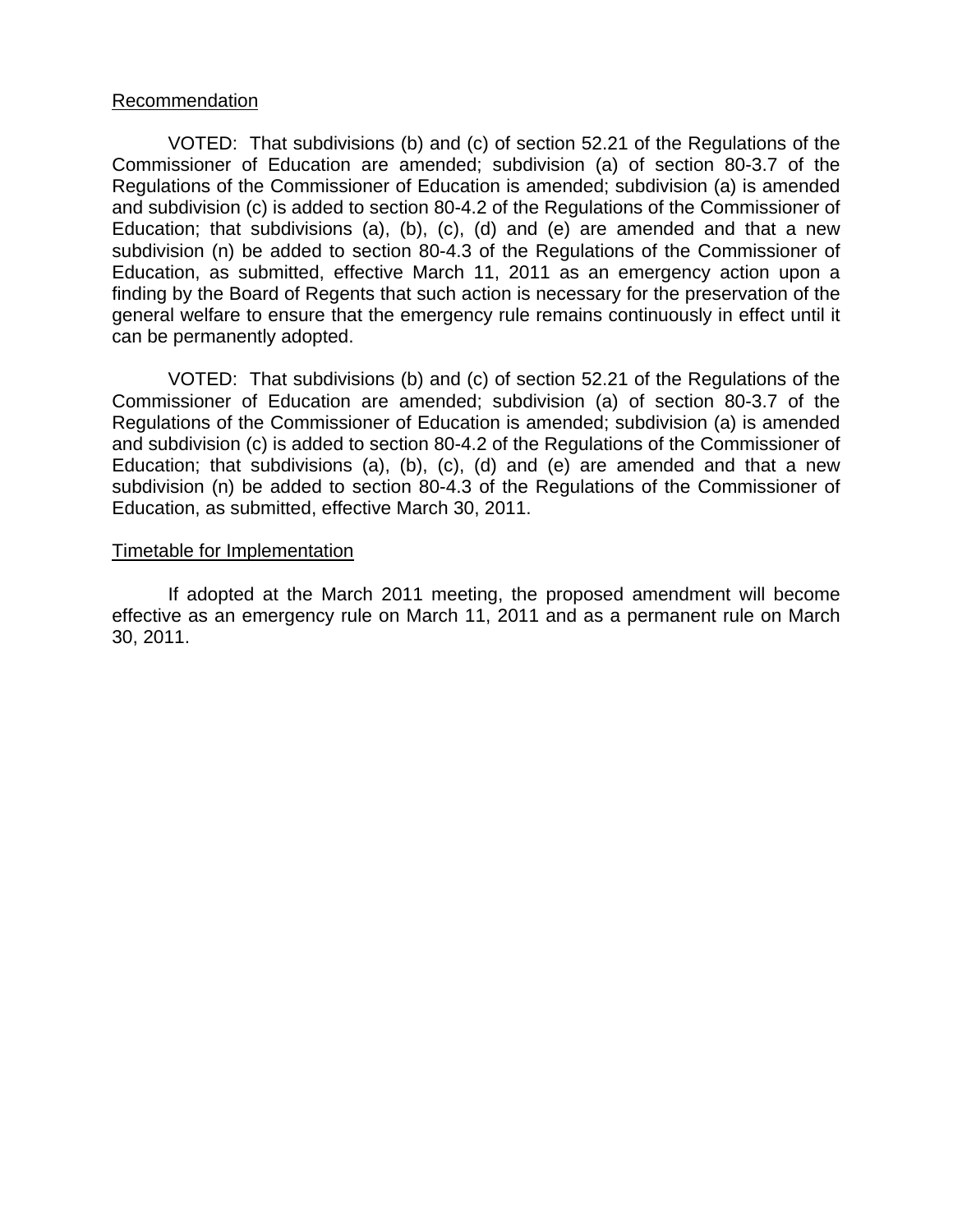# AMENDMENT TO THE REGULATIONS OF THE COMMISSIONER OF EDUCATION

Pursuant to sections 207, 305, 3001 and 3004 of the Education Law.

1. Item (iii) of subclause (1) of clause (c) of subparagraph (ii) of paragraph (2) of subdivision (b) of section 52.21 of the Regulations of the Commissioner of Education is amended, effective March 11, 2011 to read as follows:

(iii) [the nature of students within the full range of disabilities and special healthcare needs, and the effect of those disabilities and needs on learning and behavior- and skill in identifying strengths, individualizing instruction, and collaborating with others to prepare students with disabilities and special needs to their highest levels of academic achievement and independence] means for understanding the needs of students with disabilities, including at least three semester hours of study for teachers to develop the skills necessary to provide instruction that will promote the participation and progress of students with disabilities in the general education curriculum. The three semester hour requirement shall include study in at least the following areas: the categories of disabilities; identification and remediation of disabilities; the special education process and state and federal special education laws and regulations; effective practices for planning and designing co-teaching and collaboration with peers; individualizing instruction; and applying positive behavioral supports and interventions to address student and classroom management needs. When such requirements cannot be completed in three semester hours, the remaining study requirements may be included in other courses. This three semester hour requirement may be waived at the discretion of the commissioner, upon a showing that the program provides adequate instruction to prepare candidates on understanding the needs of students with disabilities through other means;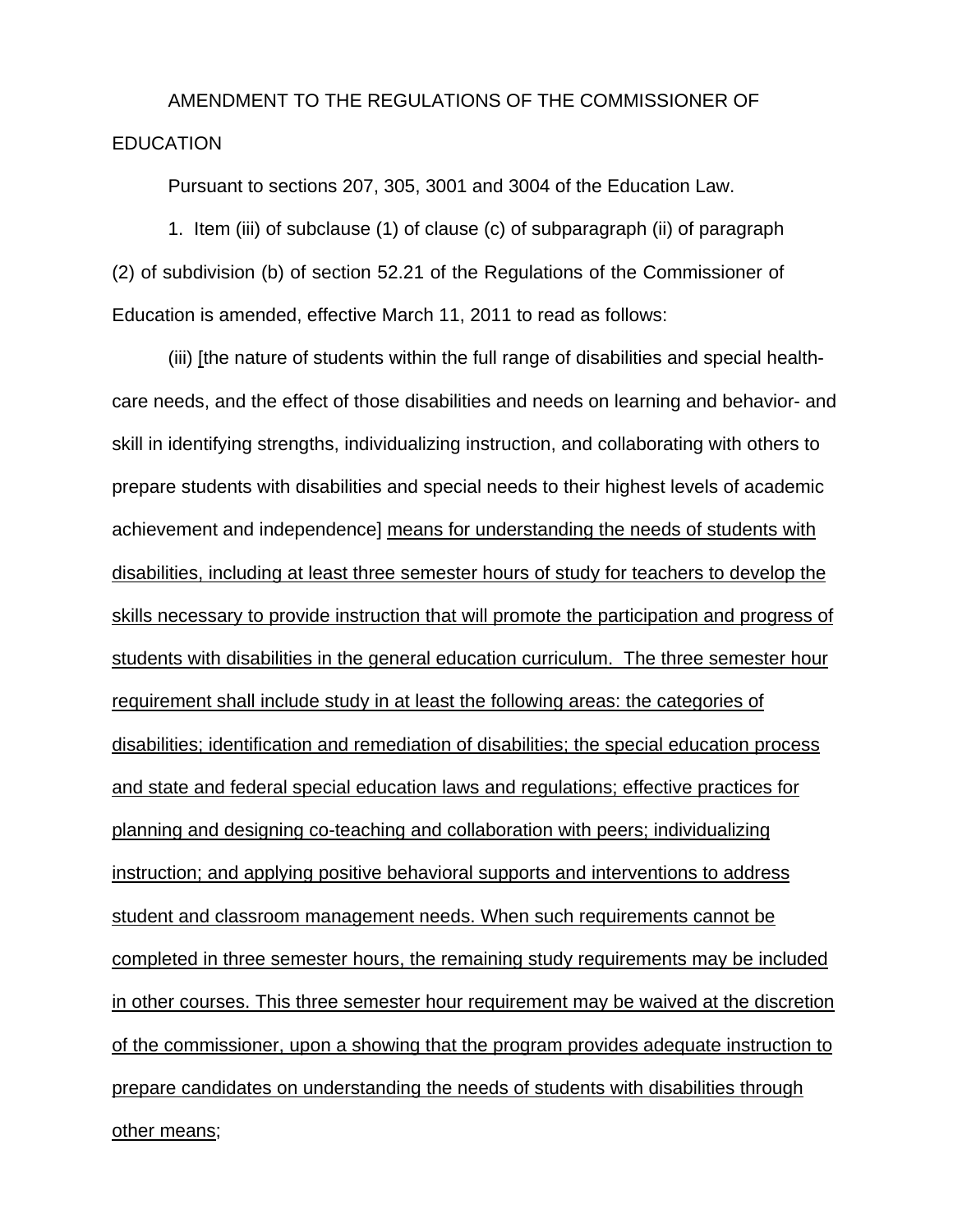2. New subitems (A) and (B) shall be added to item (i) of subclause (2) of clause (c) of subparagraph (ii) of paragraph (2) of subdivision (b) of section 52.21 of the Regulations of the Commissioner of Education, effective March 11, 2011, to read as follows:

(i) [The program]  $(A)$  All registered programs shall include at least 100 clock hours of field experiences related to coursework prior to student teaching or practica. The program shall include at least two college-supervised student-teaching experiences of at least 20 school days each; or at least two college-supervised practica with individual students or groups of students of at least 20 school days each. This requirement shall be met by student teaching, unless the specific requirements for the certificate title in paragraph (3) of this subdivision require practica.

(B) At least 15 of the 100 clock hours of field experience shall include a focus on understanding the needs of students with disabilities.

3. Subclauses (3) and (4) of clause (a) of subparagraph (iii) of paragraph (2) of subdivision (b) of section 52.21 of the Regulations of the Commissioner of Education are amended, effective March 11, 2011, to read as follows:

(3) for professional certificates in early childhood education, childhood education, middle childhood education (generalist), teaching students with disabilities in early childhood, teaching students with disabilities in childhood, teaching students with disabilities in middle childhood (generalist) for programs registered prior to September 2, 2011, students with disabilities in adolescence (generalist) for programs registered on or after September 2, 2011, teaching students who are deaf or hard of hearing, teaching students who are blind or visually impaired, teaching English to speakers of other languages, and educational technology specialist, and for no other professional certificates, the program shall lead to a master's or higher degree that includes at least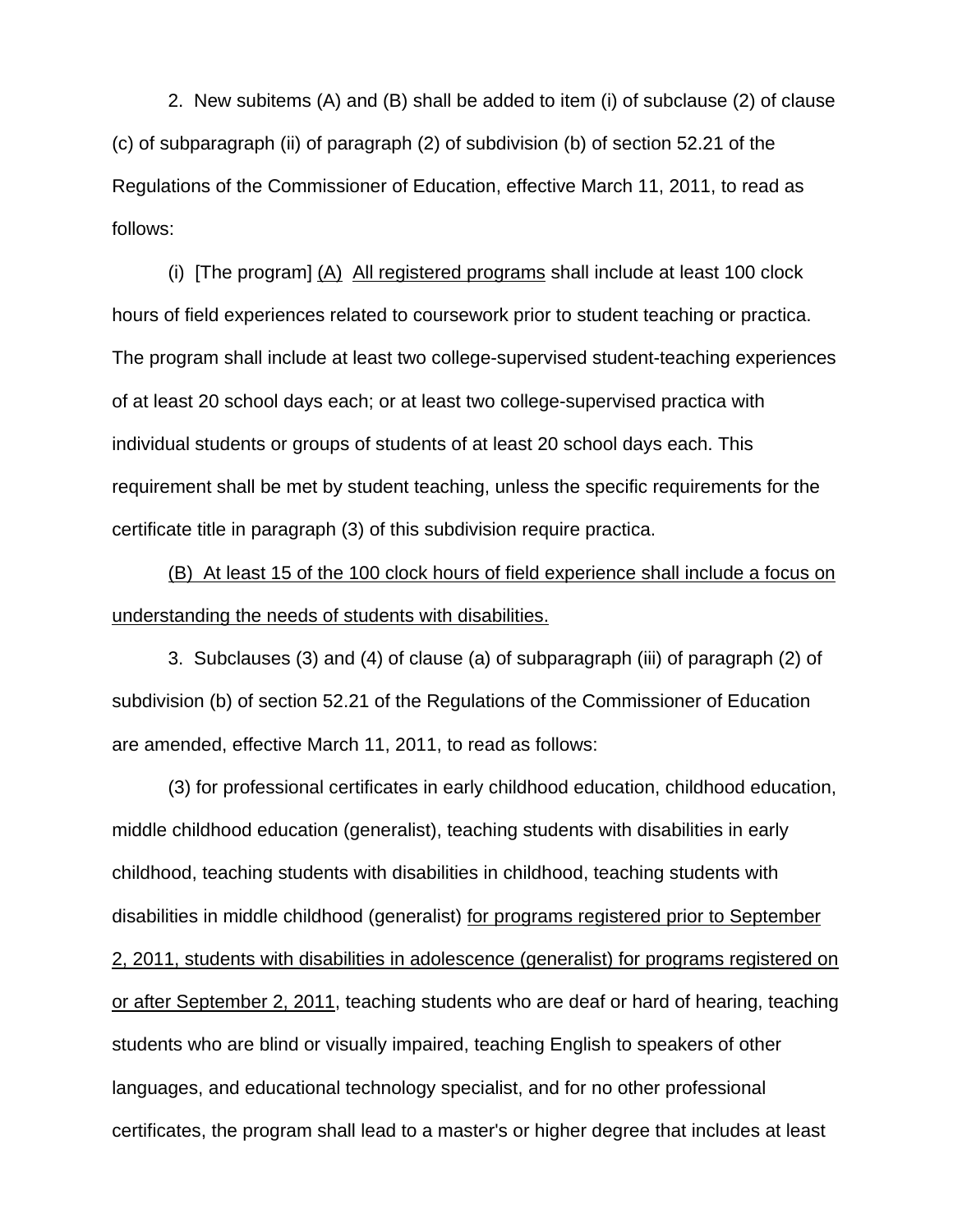12 semester hours in graduate study that links pedagogy and content in each of the following areas of the State learning standards for students: English language arts; mathematics, science and technology; and social studies. Such programs shall be jointly designed by faculty of these content areas and faculty of education to link content and pedagogy; or

(4) for professional certificates in middle childhood education (specialist); adolescence education; teacher of students with disabilities in middle childhood education (specialist) for programs registered prior to September 2, 2011; teacher of students with disabilities in adolescence education for programs registered prior to September 2, 2011; teacher of a special subject; or teacher of the career field of agriculture, or business and marketing and for no other professional certificates, the program shall lead to a master's or higher degree that includes at least 12 semester hours in graduate study that links pedagogy and content in the subject of the certificate or a related subject. Such programs shall be jointly designed by faculty of these content areas and faculty of education to link content and pedagogy.

4. Subparagraph (vi) of paragraph (3) of subdivision (b) of section 52.21 of the Regulations of the Commissioner of Education is amended, effective March 11, 2011 to read as follows:

(vi) Programs leading to initial certificates valid for teaching students with disabilities in early childhood, childhood, middle childhood for programs registered prior to September 2, 2011, or adolescence.

(a) Content core.

(1) Programs registered prior to September 2, 2011. In addition to meeting the general requirements for the content core prescribed in clause (2)(ii)(b) of this subdivision, the content core shall include the preparation for meeting the content core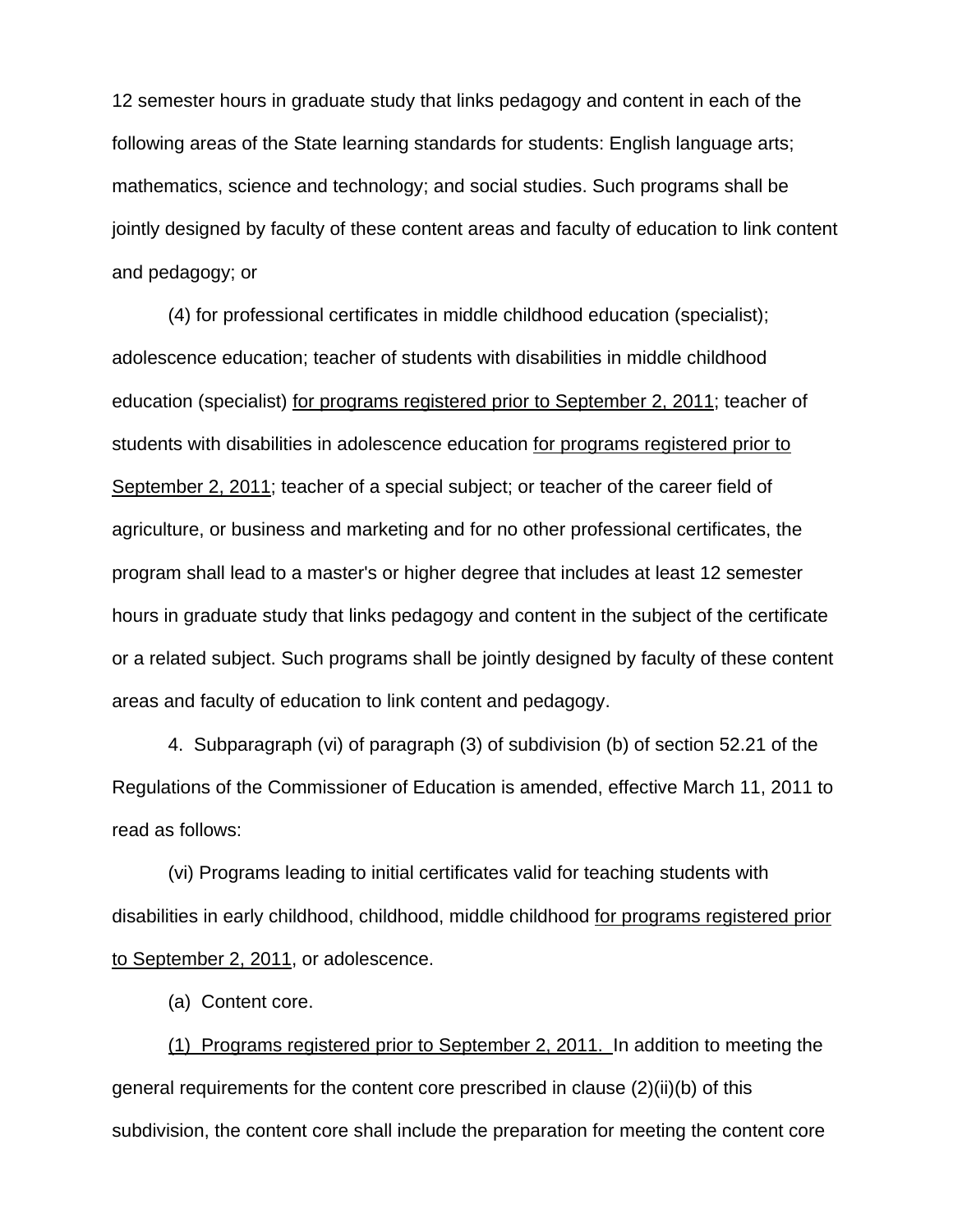requirements for the general teaching certificate at the same student developmental level for early childhood, childhood, middle childhood, or adolescence, as prescribed in this subdivision.

(2) Programs registered on or after September 2, 2011.

(i) Students with Disabilities in Early Childhood and Childhood. In addition to meeting the general requirements for the content core prescribed in clause (2)(ii)(b) of this subdivision, the content core shall include the preparation for meeting the content core requirements for the general teaching certificate at the same student developmental level for early childhood and childhood, as prescribed in this subdivision.

(ii) Students with Disabilities in Adolescence (Generalist). In addition to meeting the general requirements for the content core prescribed in clause (2)(ii)(b) of this subdivision, the content core shall include a major, concentration, or the equivalent, in one or more of the liberal arts and sciences. Within the course of study, the program shall ensure that the candidate has completed a minimum of six semester hours in each of the following subject areas: mathematics, English language arts, social studies and science and the candidate has sufficient pedagogical skills to teach these subjects. These requirements, in combination with the general education core and pedagogical core, shall ensure that the candidate has a knowledge base for teaching students with disabilities at the adolescence level the State learning standards as prescribed in Part 100 of this Title.

(b) Pedagogical core. In addition to meeting the general requirements for the pedagogical core prescribed in clause (2)(ii)(c) of this subdivision, the pedagogical core shall include the preparation for meeting the pedagogical core requirement for the general teaching certificate at the same developmental level and shall focus on developing comprehensive knowledge, understanding, and skills for teaching students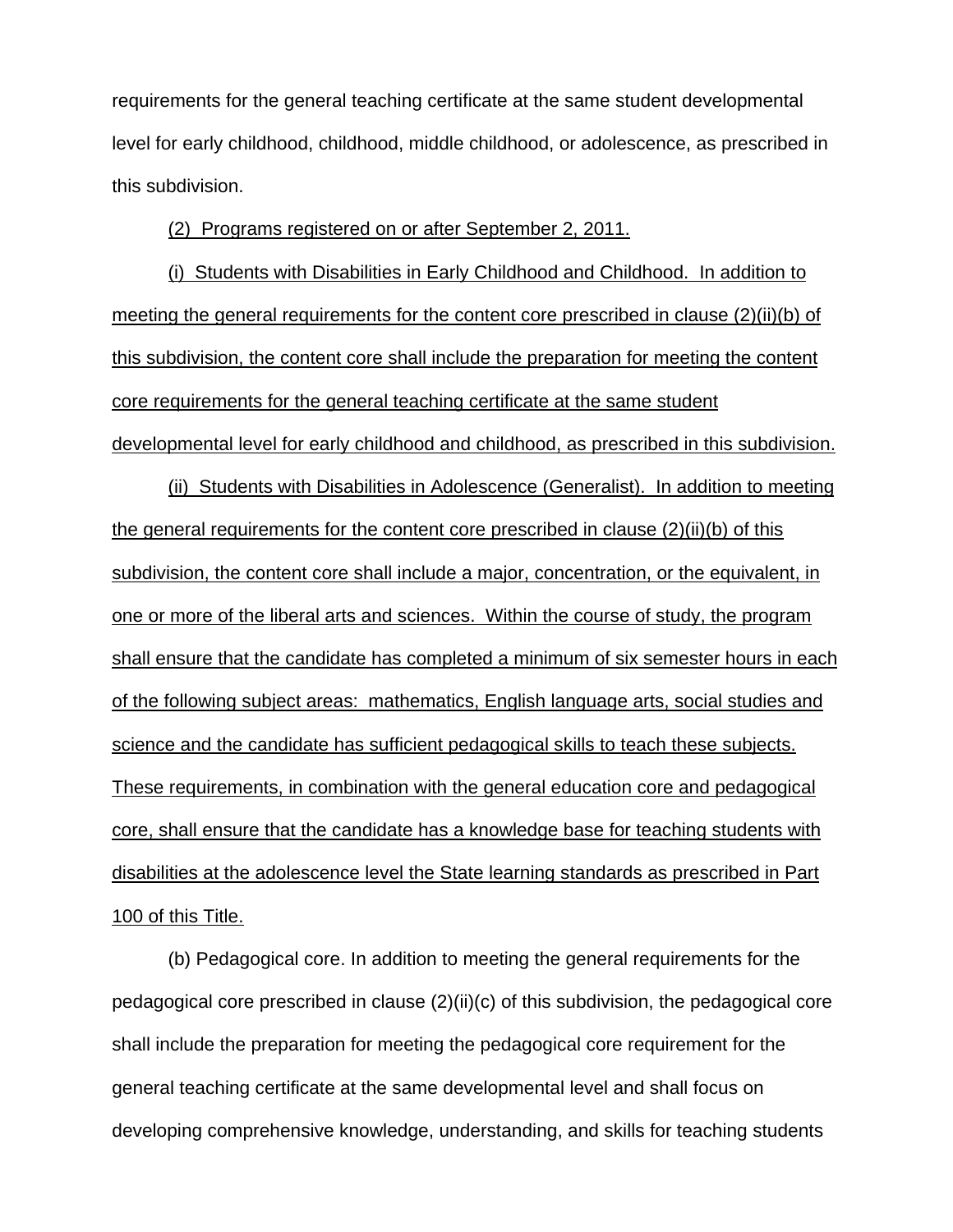with mild, moderate, severe, and multiple disabilities at the student developmental level of the certificate and include, but need not be limited to:

 $(1)$  . . . .

(2) field experiences and student teaching with students with disabilities across the age/grade range of the student developmental level of the certificate, through combined field experiences and student teaching, and student teaching in two settings as appropriate to the certificate: pre-K through kindergarten and grades 1 through 2; or grades 1 through 3 and grades 4 through 6; or grades 5 through 6 and grades 7 through 9 for programs registered prior to September 2, 2011; or grades 7 through 9 and grades 10 through 12. The time requirements for field experience, student teaching and practica of item  $(2)(ii)(c)(2)(i)$  of this subdivision shall not be applicable for candidates holding another classroom teaching certificate or candidates who are simultaneously preparing for another classroom teaching certificate and completing the full field experience, student teaching and practica requirement for that other certificate. In such instances, the programs shall require such candidates to complete at least the equivalent of 50 clock hours of field experiences and at least 20 days of practica or student teaching with students with disabilities, including experiences across the age/grade range of the student developmental level of the certificate.

5. Items (iii) and (iv) of subclause (1) of clause (b) of subparagraph (xvii) of paragraph (3) of subdivision (b) of section 52.21 of the Regulations of the Commissioner of Education are amended, effective March 11, 2011, to read as follows:

 (iii) Candidates for a certificate in the classroom teaching service shall have completed an undergraduate or graduate major in the subject of the certificate sought, or an undergraduate or graduate major in a related field approved by the department for this purpose at the time of program registration, except that the candidates for a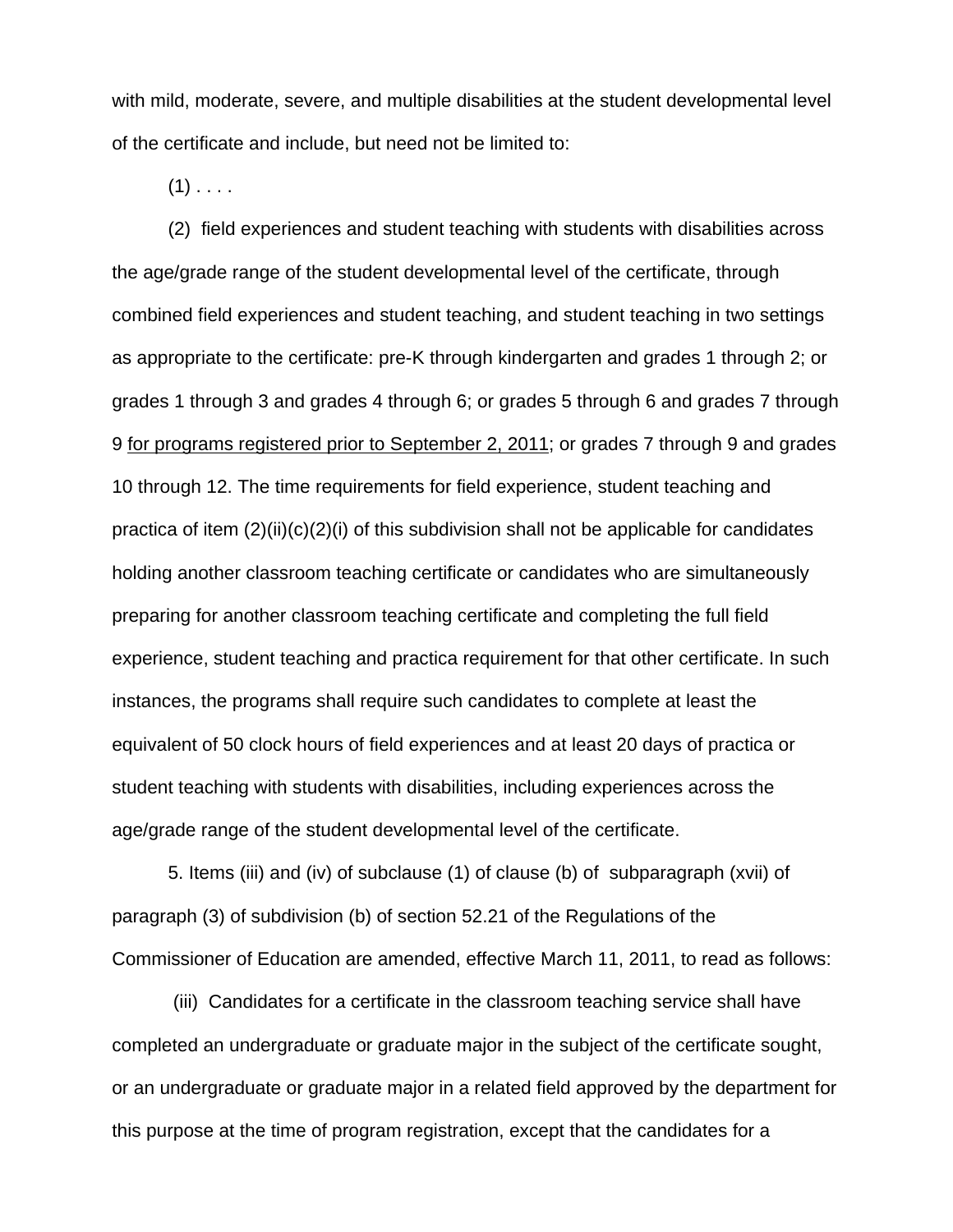certificate in early childhood education, childhood education, and middle educationgeneralist, or special education at those developmental levels for programs registered prior to September 2, 2011; or special education at the early childhood and childhood levels for programs registered on or after September 2, 2011, or in teaching common branch subjects in the lower (PreK-3) and upper (4-6) elementary grades (PreK-6) shall meet the requirements of item (iv) of this subclause.

(iv) Candidates for certificates in early childhood education, childhood education, and middle childhood education-generalist, or special education at those developmental levels for programs registered prior to September 2, 2011; or special education at the early childhood and childhood levels for programs registered on or after September 2, 2011, or in teaching common branch subjects in the lower (PreK-3) and upper (4-6) elementary grades (PreK-6) shall have completed an undergraduate or graduate major in a liberal arts and sciences subject or interdisciplinary field.

6. A new item (v) is added to subclause (1) of clause (b) of subparagraph (xvii) of paragraph (3) of subdivision (b) of section 52.21 of the Regulations of the Commissioner of Education, effective March 11, 2011, to read as follows:

(v) Candidates for a certificate in students with disabilities adolescence (generalist) shall have completed an undergraduate or graduate major, concentration, or the equivalent, in one or more of the liberal arts and sciences, and shall have completed at least six semester hours in each of the following subject areas: mathematics, English language arts, social studies and science and have sufficient pedagogical skills to teach these subjects prior to completion of the program.

7. Items (ii) and (iii) of subclause (2) of clause (b) of subparagraph (xvii) of paragraph (3) of subdivision (b) of section 52.21 of the Regulations of the Commissioner of Education are amended, effective March 11, 2011, to read as follows: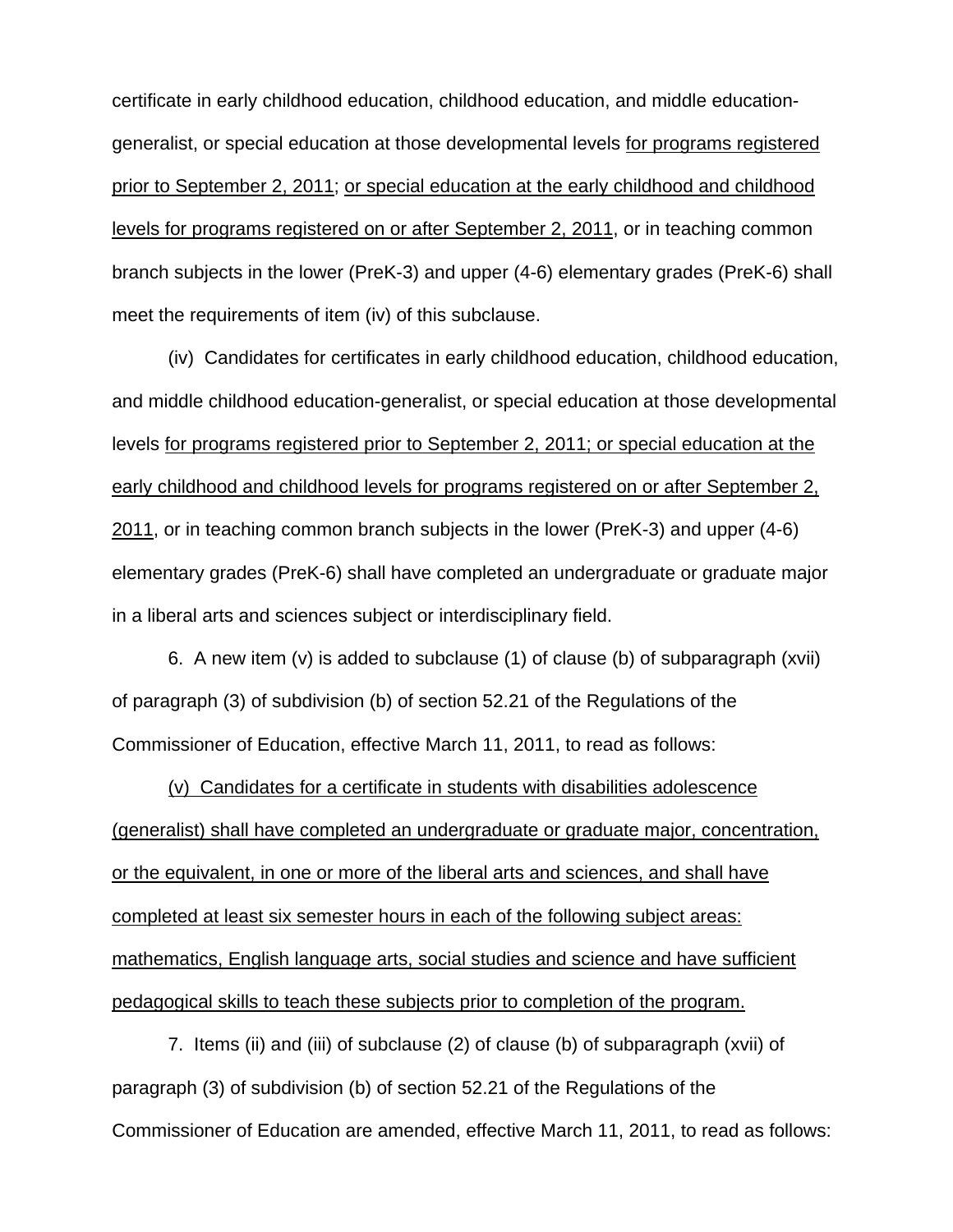(ii) Except as provided in item (iii) of this subclause, the introductory component shall include pedagogical core study of at least 200 clock hours, including field experience appropriate to the certificate title sought of at least 40 clock hours, with at least 6 of these 40 clock hours focusing on meeting the needs of students with disabilities, under the supervision of a certified teacher.

(iii) A program leading to a transitional B certificate authorizing the teaching of English to speakers of other languages, students with disabilities, students who are deaf or hard-of-hearing, students who are blind or visually impaired, or students with speech and language disabilities, which may also lead to a bilingual education extension of one of those certificates, shall meet the clock hour and field experience requirements as prescribed in item (ii) of this subclause or the following requirements: pedagogical core study of at least 100 clock hours, including field experience appropriate to the certificate title sought of at least 40 clock hours, with at least 6 of these 40 clock hours focusing on meeting the needs of students with disabilities, under the supervision of a certified teacher, provided that the program only places such students in grades 7 through 12, if authorized by the certificate, arranges for at least a 25 percent reduced teaching load during the first semester of teaching, and requires the candidate to complete all of the remaining pedagogical study of the introductory component prescribed in item (ii) of this subclause by the end of the first semester of teaching in the in-service component of the program.

8. Subparagraph (i) of paragraph (4) of subdivision (b) of section 52.21 of the Regulations of the Commissioner of Education is amended, effective March 11, 2011, to read as follows:

(i) Programs leading to extensions authorizing the provision of bilingual education for certificates for teaching early childhood education; childhood education; middle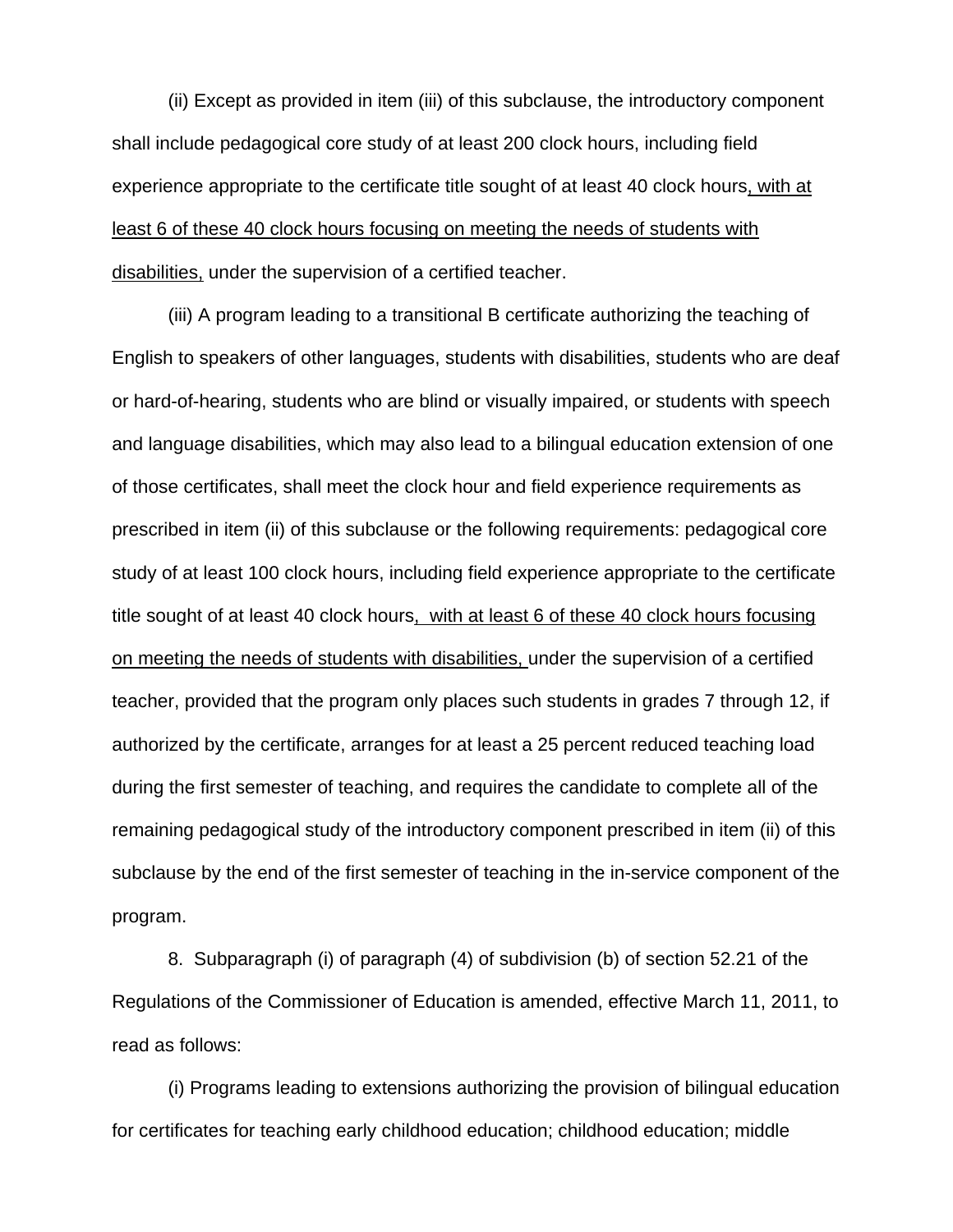childhood education; adolescence education; a special subject; literacy education; career and technical education; students with disabilities in early childhood, or childhood, or middle childhood for programs registered prior to September 2, 2011, or adolescence; students who are blind or visually impaired; students who are deaf or hard of hearing; and students with speech and language disabilities shall require:

9. A new subparagraph (viii) shall be added to paragraph (4) of subdivision (b) of section 52.21 of the Regulations of the Commissioner of Education, effective March 11, 2011, to read as follows:

(viii) Programs leading to extensions to authorize the teaching of certain subjects in grades 7 through 12 to students with disabilities for a certificate in students with disabilities adolescence (generalist) shall require study of at least 18 semester hours in the subject to be taught.

 10. Subparagraph (v) of paragraph (2) of subdivision (a) of section 80-3.7 of the Regulations of the Commissioner of Education is amended, effective March 11, 2011, to read as follows:

(v) Pedagogical core. The candidate shall complete pedagogical coursework as prescribed in clause (*a*) of this subparagraph and teaching experience as prescribed in clause (*b*) of this subparagraph, provided that candidates identified in this subparagraph shall not be required to demonstrate completion of the pedagogical core requirements. A candidate who holds one or more provisional certificates, permanent certificates, initial certificates, or professional certificates in a title in the classroom teaching service, other than a title in a specific career and technical subject (grades 7-12), shall not be required to demonstrate completion of the pedagogical core requirements for an additional initial certificate in the classroom teaching service sought, except for such candidates who are seeking an additional initial certificate in one or more of the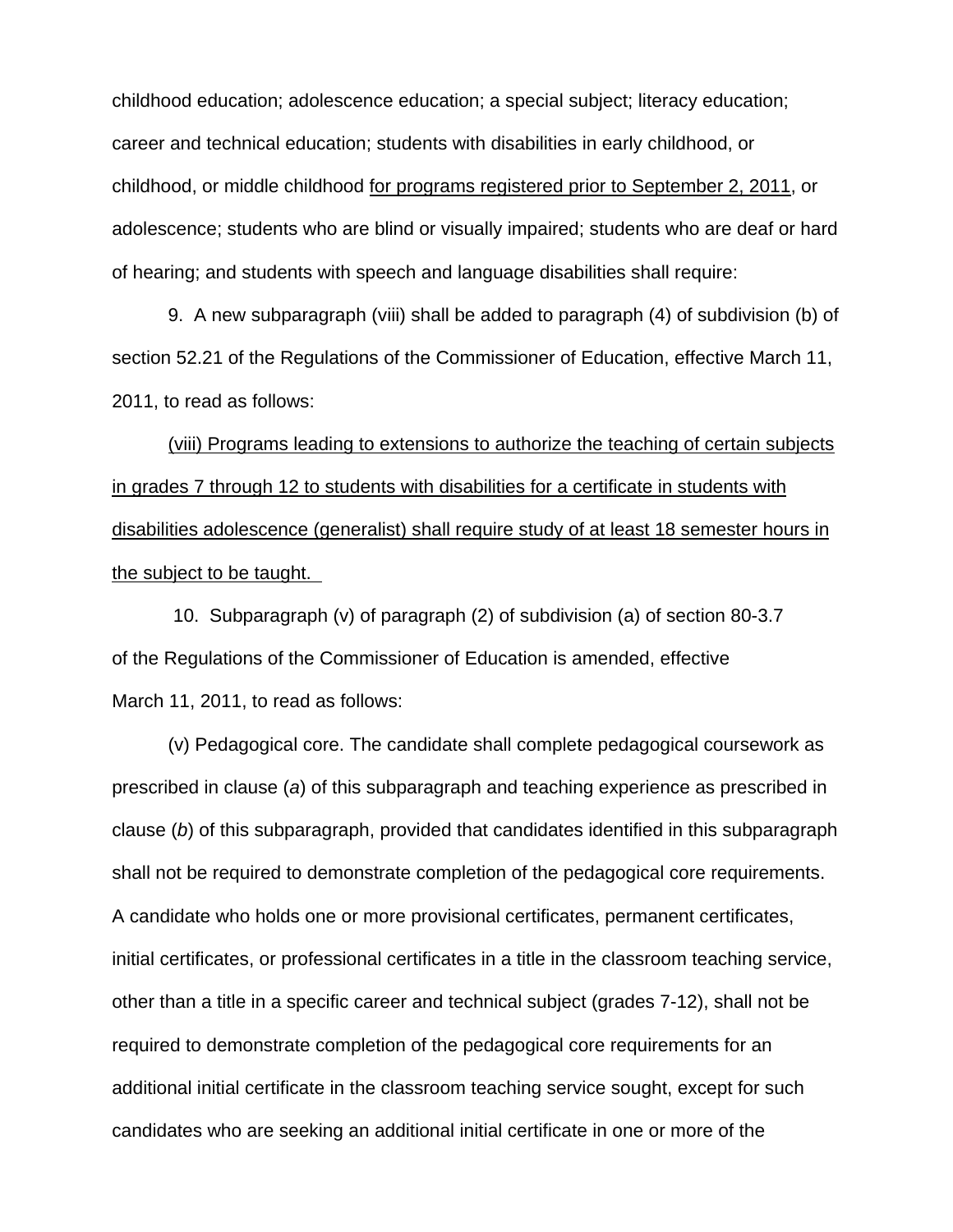following titles: early childhood education, childhood education, generalist in middle childhood education (grades 5-9), specialist in middle childhood education (grades 5-9), English to speakers of other languages (all grades), literacy (birth-grade 6) and literacy (grades 5-12), students with disabilities (birth-grade 2), students with disabilities (grades 1-6), students with disabilities (grades 5-9), students with disabilities (grades 7-12); deaf and hard of hearing (all grades), blind or visually impaired (all grades), and speech and language disabilities (all grades).

(*a*) Coursework. The candidate shall complete 18 semester hours of coursework that includes study in each of the following subjects:

(*1*) human development and learning, including but not limited to the impact of culture, heritage, socioeconomic level and factors in the home, school and community that may affect a student's readiness to learn;

(*2*) teaching students with disabilities and special health-care needs [within the general education classroom, including assistive technology] to develop the skills necessary to provide specially designed instruction to students with disabilities to participate and progress in the general education curriculum, three semester hours;

(*3*) teaching literacy skills, three semester hours;

(*4*) curriculum, instruction, and assessment, including instructional technology; and

(*5*) foundations of education (historical, philosophical, sociological and/or legal). (*b*) . . .

11. Subparagraph (vii) and (viii) of paragraph (3) of subdivision (a) of section 80-3.7 of the Regulations of the Commissioner of Education is amended, effective March 11, 2011, to read as follows: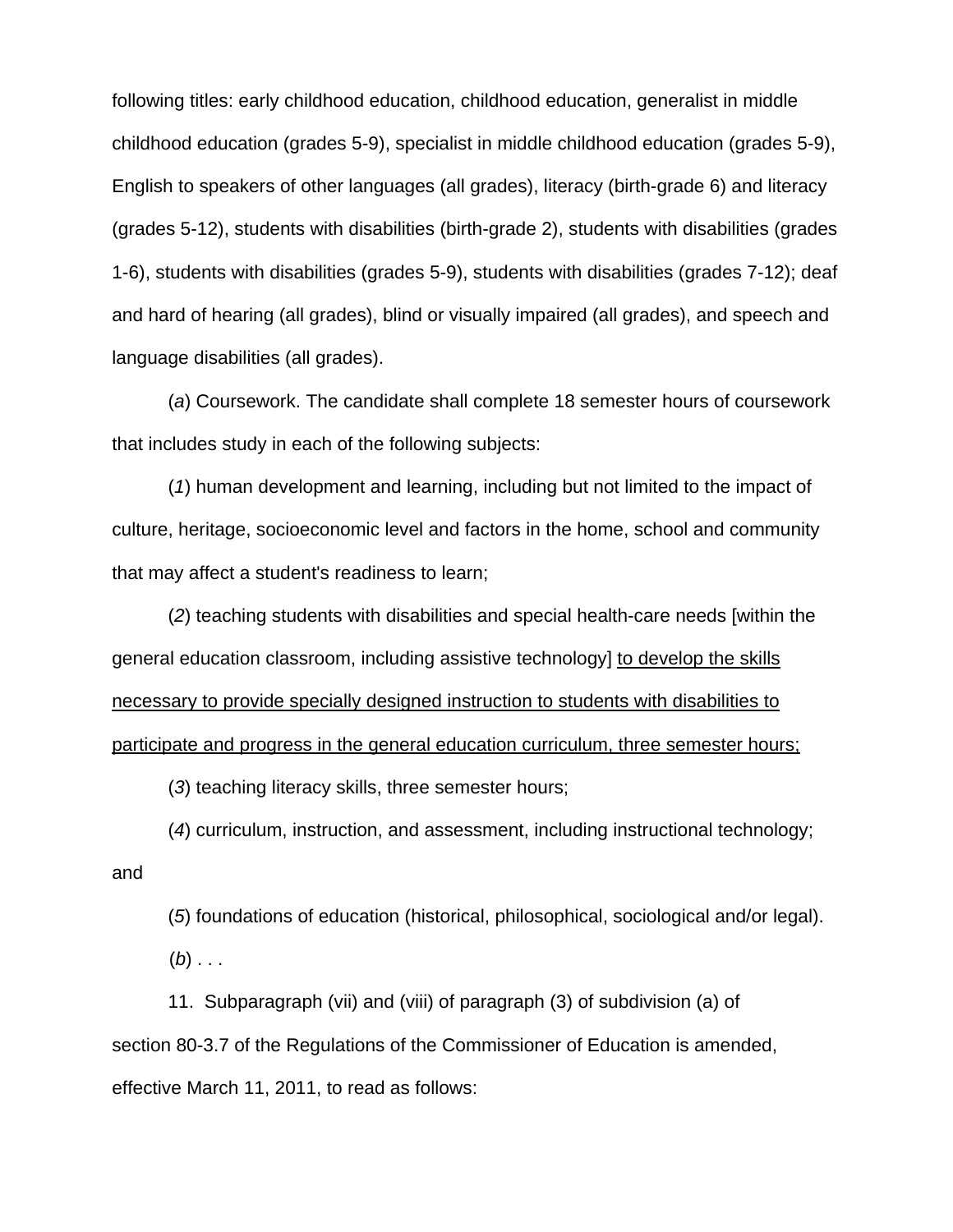(vii) Students with disabilities (grades 5-9). This subparagraph applies to candidates who apply for their certificate prior to September 1, 2011 and complete all requirements before September 1, 2014.

- $(a)$  ...
- $(b)$  ...
- (viii) Students with disabilities (grades 7-12).
- (a) Content core.

(1) For generalist (grades 7-12) certificates, the content core prescribed in subparagraph (2)(iv) of this subdivision shall consist of 30 semester hours of coursework prescribed in the general education core in the liberal arts and sciences if required. The candidate shall complete six semester hours in mathematics, six semester hours in science, six semester hours in social studies, and six semester hours in English language arts within such content core and/or the general education core in the liberal arts and sciences and the candidate shall have sufficient pedagogical skills to teach these subjects.

(2) For specialist (grades 7-12) certificates for candidates who apply for their certificate prior to September 1, 2011 and complete all requirements before September 1, 2014, [The] the content core prescribed in subparagraph (2)(iv) of this subdivision shall consist of 30 semester hours of coursework in the subject of the certificate sought (English, a language other than English, biology, chemistry, earth science, physics, mathematics or social studies) in addition to the 30 semester hours of coursework prescribed in the general education core in the liberal arts and sciences if required. For social studies (7-12), within the 30 semester hours content core, the candidate shall complete coursework in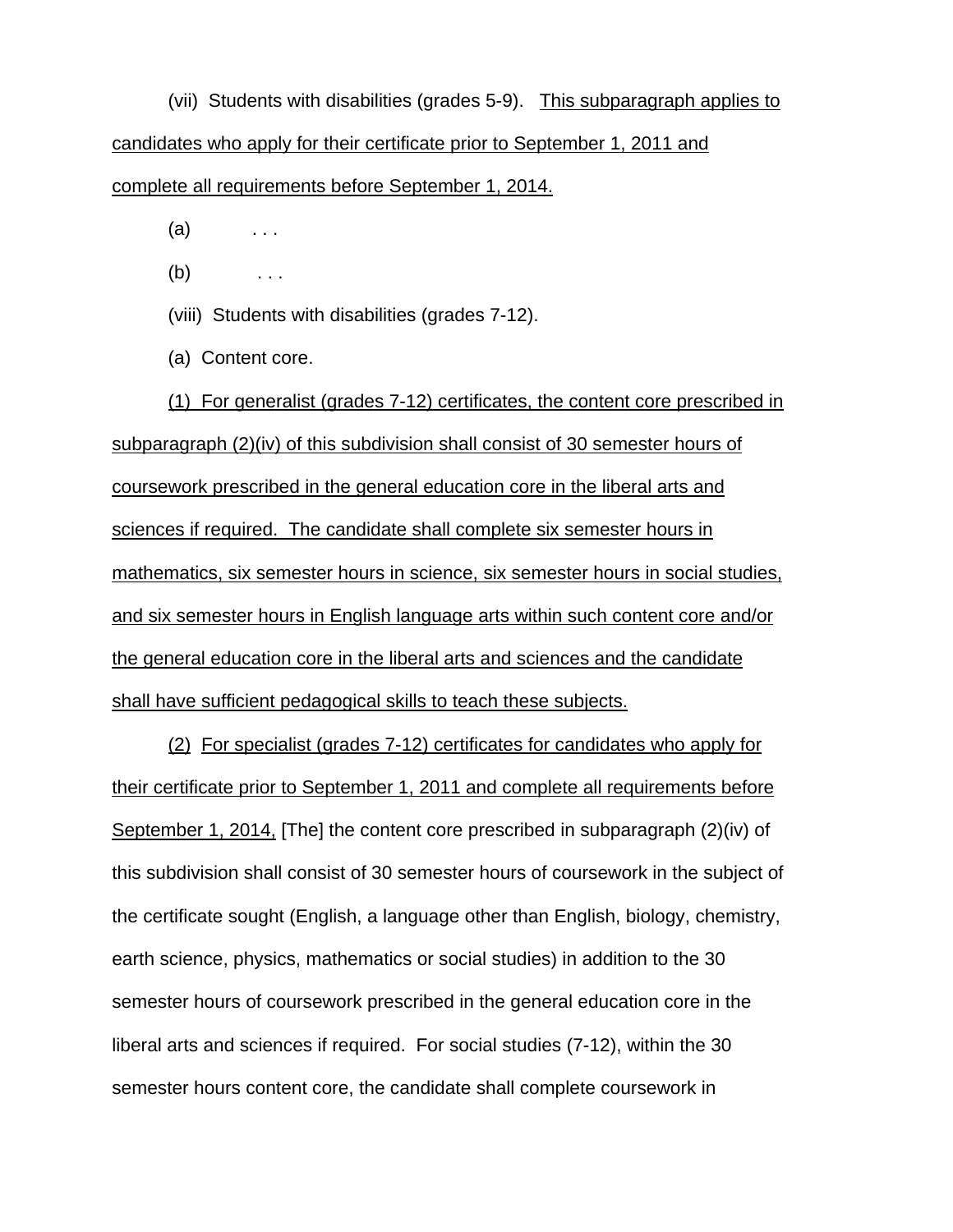economics and government, and a total of 21 semester hours of coursework that includes study in United States history, world history , and geography.

(b) Pedagogical core. Within the pedagogical core prescribed in subparagraph  $(2)(v)$  of this subdivision, the candidate shall complete six semester hours of coursework appropriate to the student developmental level of the certificate sought. In addition to such prescribed pedagogical core, the candidate shall complete three semester hours in teaching literacy skills and 12 semester hours of coursework that includes study in each of the following subjects:

(1) foundations of special education;

(2) assessment, diagnosis and evaluation of students with disabilities, including caregivers and others, to promote academic achievement and independence; and

(3) curriculum, instruction and managing learning environments for students with disabilities, including instructional and assistive technologies and transition preparation.

(c) For candidates applying for a certificate or license on or after September 2, 2009, the candidate shall complete study in autism, as prescribed in section 1.12 of this Part, or its equivalent as determined by the commissioner.

12. Paragraphs (9) and (10) are amended and new paragraphs (11) through (18) are added to subdivision (a) of section 80-4.2 of the Regulations of the Commissioner of Education, effective March 11, 2011, to read as follows:

(9) General Science (grades 5-9); [and]

(10) General Science (grades 7-12);

(11) Students with Disabilities- Earth Science (grades 5-9);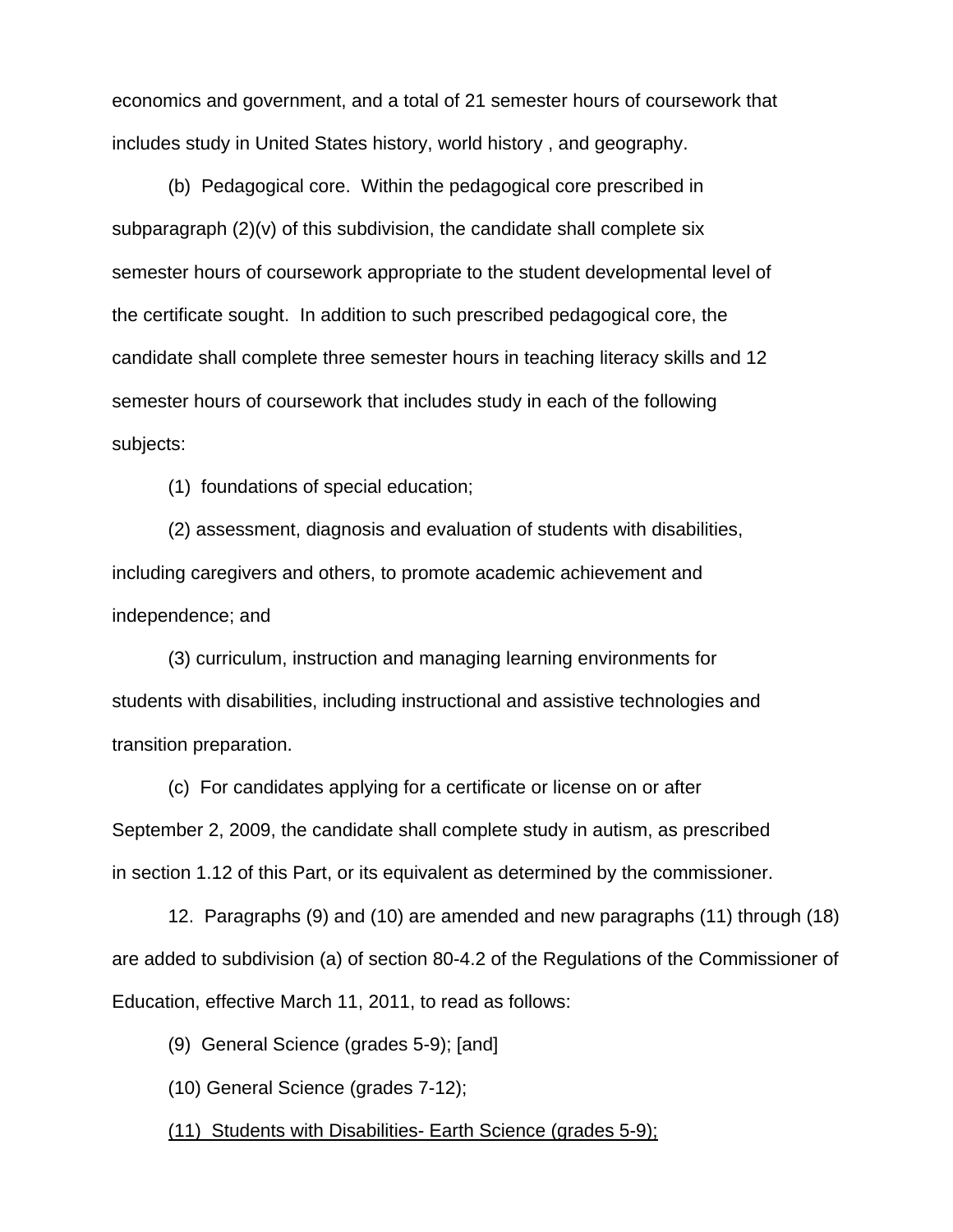(12) Students with Disabilities- Biology (grades 5-9);

(13) Students with Disabilities- Chemistry (grades 5-9);

(14) Students with Disabilities- Physics (grades 5-9);

(15) Students with Disabilities- Social Studies (grades 5-9);

(16) Students with Disabilities- Mathematics (grades 5-9);

(17) Students with Disabilities- English Language Arts (grades 5-9);

(18) Students with Disabilities- Languages other than English- specified (grades

5-9);

(19) Students with Disabilities- Earth Science (grades 7-12);

(20) Students with Disabilities- Biology (grades 7-12);

(21) Students with Disabilities- Chemistry (grades 7-12);

(22) Students with Disabilities- Physics (grades 7-12);

(23) Students with Disabilities- Social Studies (grades 7-12);

(24) Students with Disabilities- Mathematics (grades 7-12);

(25) Students with Disabilities- English Language Arts (grades 7-12); and

(26) Students with Disabilities- Languages other than English- specified (grades

7-12).

 13. A new subdivision (c) is added to section 80-4.2 of the Regulations of the Commissioner of Education, effective March 11, 2011, to read as follows:

(c) General requirements for extensions.

(1) Coursework. For equivalent coursework, the candidate must have achieved at least a C or its equivalent in any undergraduate level course and at least a B- or its equivalent in any graduate level course in order for the semester hours associated with the course to be credited toward meeting the semester hour requirement for the

extension sought.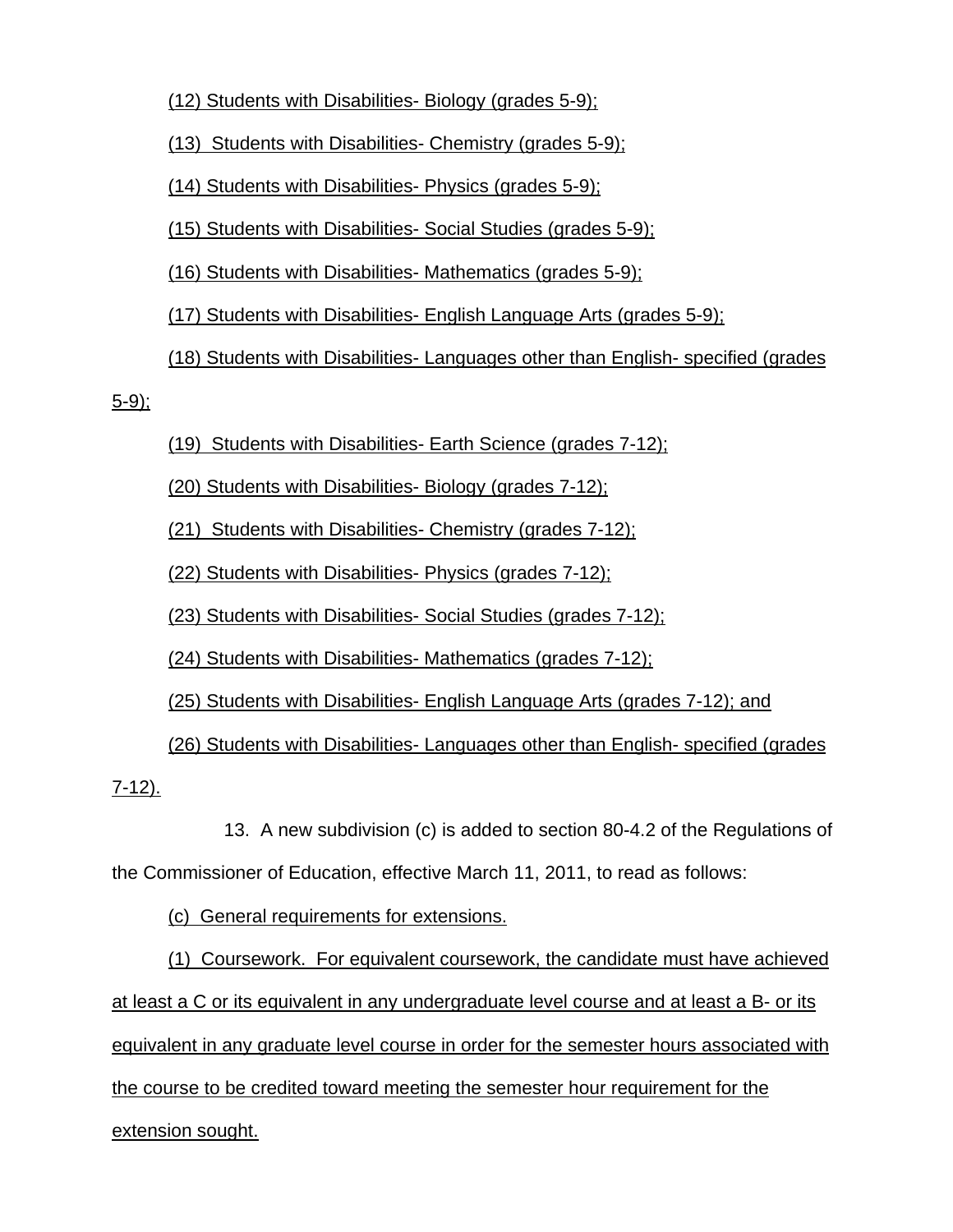14. Clauses (a) and (b) of subparagraph (i) of paragraph (2) of subdivision (a) of section 80-4.3 of the Regulations of the Commissioner of Education shall be amended, effective March 11, 2011, to read as follows:

(*a*) For candidates who are requesting the extension of a certificate in a title in the classroom teaching service other than school media specialist (library), library media specialist, school media specialist (educational communications), or educational technology specialist; the candidate shall satisfactorily complete a program registered pursuant to section 52.21(b)(4)(i) of this Title, or its equivalent consisting of a total of 12 semester hours of coursework. [For such equivalent coursework, the candidate must have achieved at least a C or its equivalent in any undergraduate level course and at least a B- or its equivalent in any graduate level course in order for the semester hours associated with the course to be credited toward meeting the semester hour requirement for the extension sought.] Such equivalent coursework shall include study in each of the following subjects:

(*1*) theories of bilingual education and multicultural perspectives;

(*2*) sociolinguistics and psycholinguistics; and

(*3*) methods of teaching English language arts and native language arts to bilingual English language learners using the native language and English;

(*4*) methods of teaching other content to bilingual English language learners using the native language and English.

(*b*) For candidates who are requesting the extension of a certificate in school media specialist (library), library media specialist, school media specialist (educational communications), or educational technology specialist, the candidate shall satisfactorily complete a program registered pursuant to section  $52.21(b)(4)(ii)$  of this Title, or its equivalent consisting of a total of six semester hours of coursework. [For such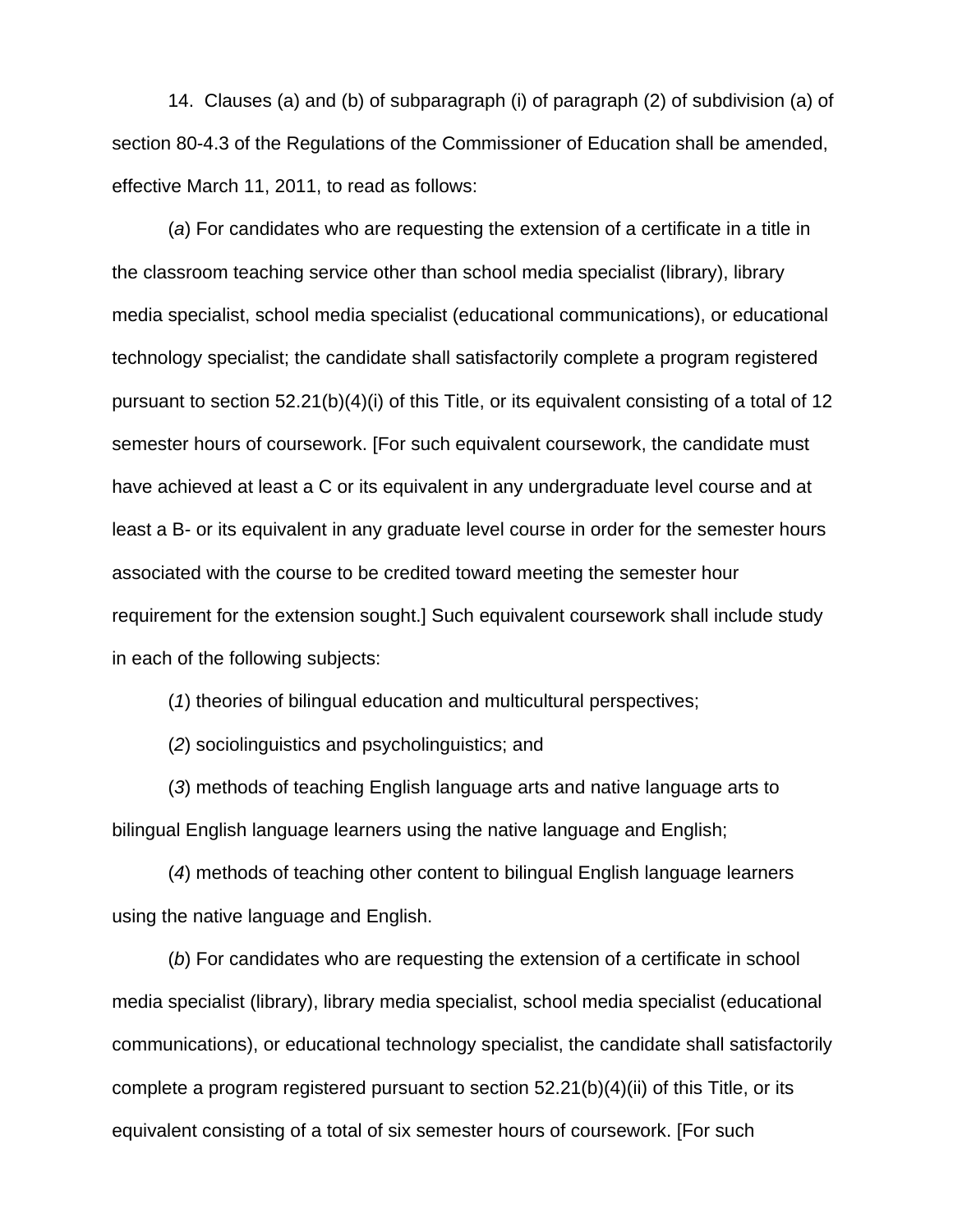equivalent coursework, the candidate must have achieved at least a C or its equivalent in any undergraduate level course and at least a B- or its equivalent in any graduate level course in order for the semester hours associated with the course to be credited toward meeting the semester hour requirement for the extension sought.] Such equivalent coursework shall include study in each of the following subjects:

(*1*) theories of bilingual education and multicultural perspectives; and

(*2*) methods of providing library media services or educational technology services, as appropriate to the teaching certificate, to English language learners using native language and English.

15. Clause (d) of subparagraph (iii) of paragraph (4) of subdivision (a) of section 80-4.3 of the Regulations of the Commissioner of Education is amended, effective March 11, 2011, to read as follows:

(*d*) Education. The candidate shall have completed coursework as prescribed in this subparagraph. [The candidate shall have achieved at least a C or its equivalent in any undergraduate level course and at least a B- or its equivalent in any graduate level course submitted to meet the coursework requirements of this subparagraph.]

 $(1)$  . . .

(*2*) . . .

16. Paragraph (2) of subdivision (b) of section 80-4.3 of the Regulations of the Commissioner of Education is amended, effective March 11, 2011, to read as follows:

 (2) The candidate shall satisfactorily complete a program registered pursuant to section 52.21(b)(4)(iii) of this Title, or its equivalent consisting of six semester hours of coursework in middle childhood education which shall include study in early adolescent development and instructional strategies in middle childhood education. [For such equivalent coursework, the candidate must have achieved at least a C or its equivalent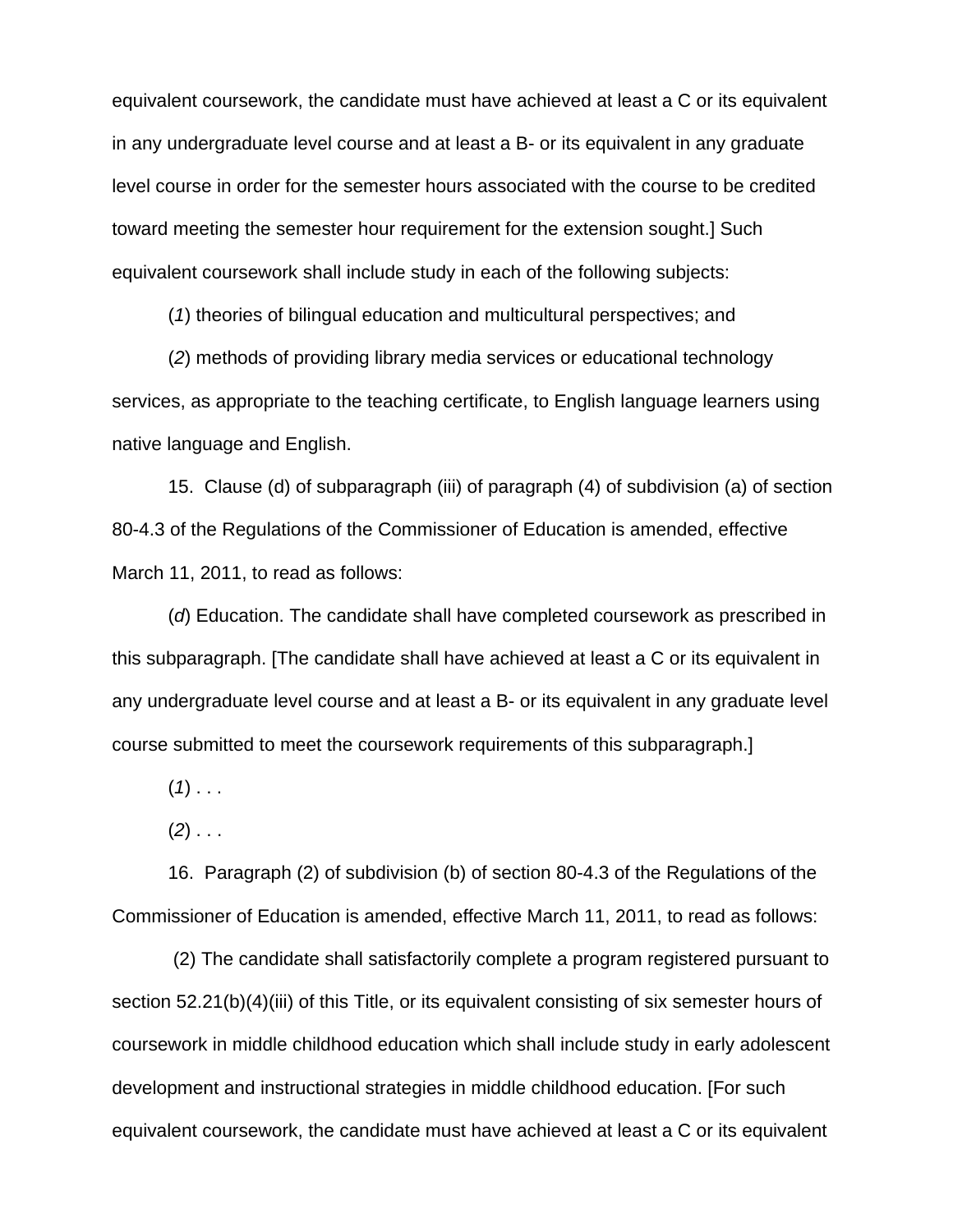in any undergraduate level course and a B- or its equivalent in any graduate level course in order for the semester hours associated with that course to be credited toward meeting this semester hour requirement for the extension sought].

17. Paragraph (2) of subdivision (c) of section 80-4.3 of the Regulations of the Commissioner of Education is amended, effective March 11, 2011, to read as follows:

(2) The candidate shall satisfactorily complete a program registered pursuant to section 52.21(b)(4)(iv) of this Title, or its equivalent consisting of 30 semester hours in coursework in the subject to be taught and six semester hours of coursework in middle childhood education which shall include study in early adolescent development and instructional strategies in middle childhood education. [For such equivalent coursework, the candidate must have achieved at least a C or its equivalent in any undergraduate level course and at least a B- or its equivalent in any graduate level course in order for the semester hours associated with the course to be credited toward meeting this semester hour requirement for the extension sought.]

 18. Subparagraph (ii) of paragraph (2) of subdivision (d) of section 80-4.3 of the Regulations of the Commissioner of Education is amended, effective March 11, 2011, to read as follows:

(ii) The candidate shall complete a program registered pursuant to section 52.21(b)(4)(v) of this Title, or its equivalent consisting of a total of 12 semester hours of coursework that includes study in each of the following subjects: knowledge of the characteristics of gifted students who learn at a pace and level that is significantly different from their classmates; knowledge of various tools and methods for identifying and assessing gifted students, and skill in using such tools and methods; knowledge and understanding of appropriate curriculum design for gifted students; knowledge and skills for planning, providing, coordinating, and evaluating differentiated teaching and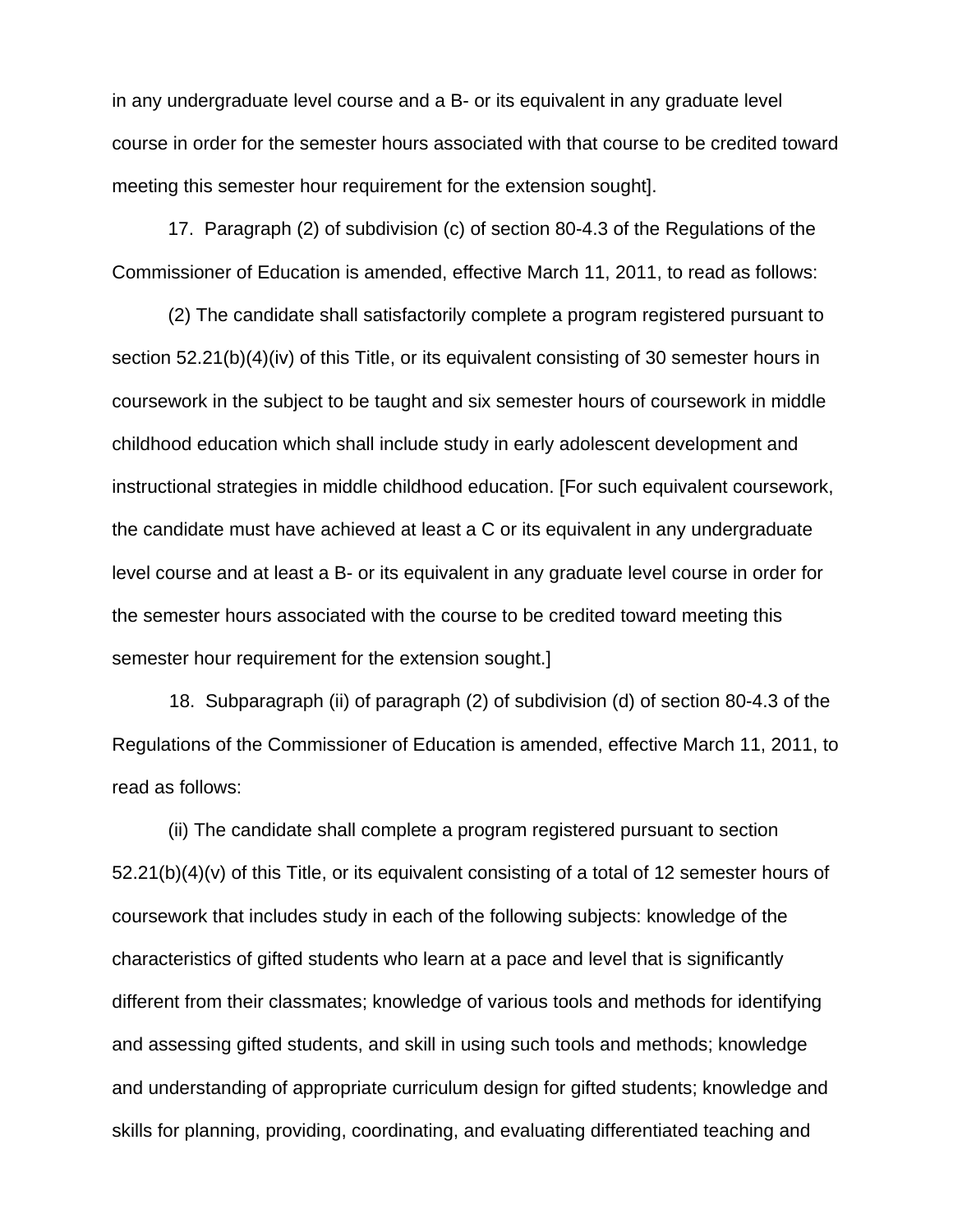learning environments to challenge and assist gifted students in learning to their highest level; and skills for collaborating with other school staff, families, and the community to provide appropriate individualized instruction for gifted students. [For such equivalent coursework, the candidate must have achieved at least a C or its equivalent in any undergraduate level course and at least a B- or its equivalent in any graduate level course in order for the semester hours associated with that course to be credited toward meeting this semester hour requirement.]

 19. Subparagraph (ii) of paragraph (2) of subdivision (e) of section 80-4.3 of the Regulations of the Commissioner of Education is amended, effective March 11, 2011, to read as follows:

 (ii) The candidate shall complete a program registered pursuant to section 52.21(b)(4)(vi) of this Title, or its equivalent consisting of a total of six semester hours of coursework that includes study in developing, implementing, coordinating, and evaluating work-based learning experiences and programs. [For such equivalent coursework, the candidate must have achieved at least a C or its equivalent in any undergraduate level course and at least a B- or its equivalent in any graduate level course in order for the semester hours associated with the course to be credited toward meeting this semester hour requirement.]

 20. Subparagraph (ii) of paragraph (2) of subdivision (f) of section 80-4.3 of the Regulations of the Commissioner of Education is amended, effective March 11, 2011, to read as follows:

(ii) The candidate shall complete a program registered pursuant to section 52.21(b)(4)(vi) of this Title, or its equivalent consisting of a total of six semester hours of coursework that includes study in developing, implementing, coordinating, and evaluating work-based learning experiences and programs. [For such equivalent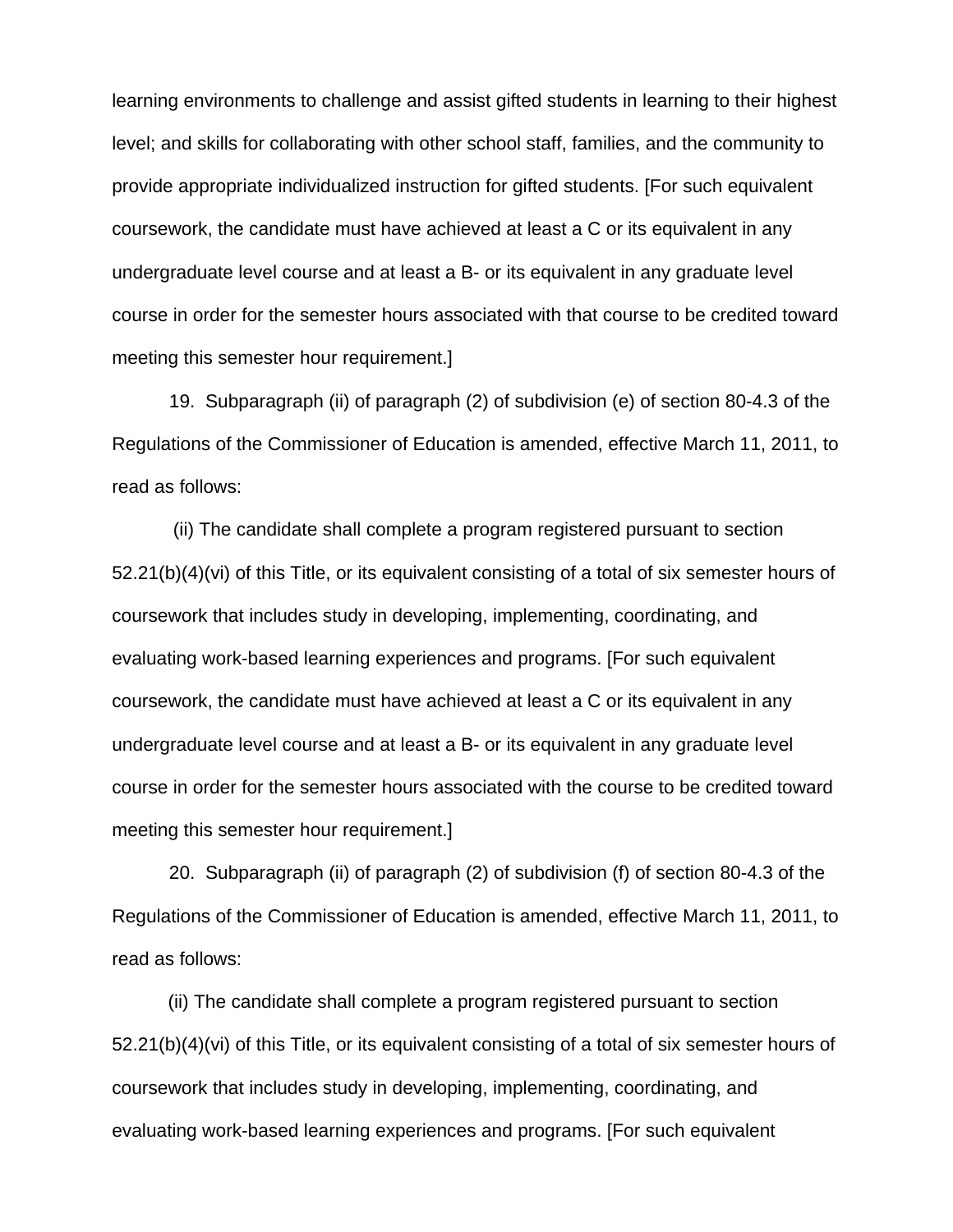coursework, the candidate must have achieved at least a C or its equivalent in any undergraduate level course and at least a B- or its equivalent in any graduate level course in order for the semester hours associated with the course to be credited toward meeting this semester hour requirement.]

21. A new subdivision (n) is added to section 80-4.3 of the Regulations of the Commissioner of Education, effective March 11, 2011, to read as follows:

(n) Requirements for the extension to teach certain subjects in grades 7-12.

(1) Purpose. The purpose of an extension issued under this section is to authorize a teacher who is certified in the classroom teaching service in students with disabilities (grades 5-9- generalist) or (grades 7-12-generalist) to authorize the teacher to be employed as the teacher of record for students with disabilities in certain subjects.

(2) Subjects for which extension may be obtained. A teacher who is certified in the classroom teaching service in students with disabilities (grades 5-9- generalist) or (grades 7-12-generalist) may seek an extension under this subdivision in one of the following subjects: Mathematics; English Language Arts; Biology; Chemistry; Earth Science; Physics; Social Studies; Language other than English (specified) in either (grades 5-9) or (grades 7 through 12).

(3) Requirements for the extension. The candidate shall meet the requirements in each of the following paragraphs:

(i) The candidate shall hold a valid initial or professional certificate in students with disabilities (grades 7-12 generalist) or students with disabilities (grades 5-9 generalist) or a valid provisional or permanent certificate for teaching students with disabilities in (grades Pre-K through 12);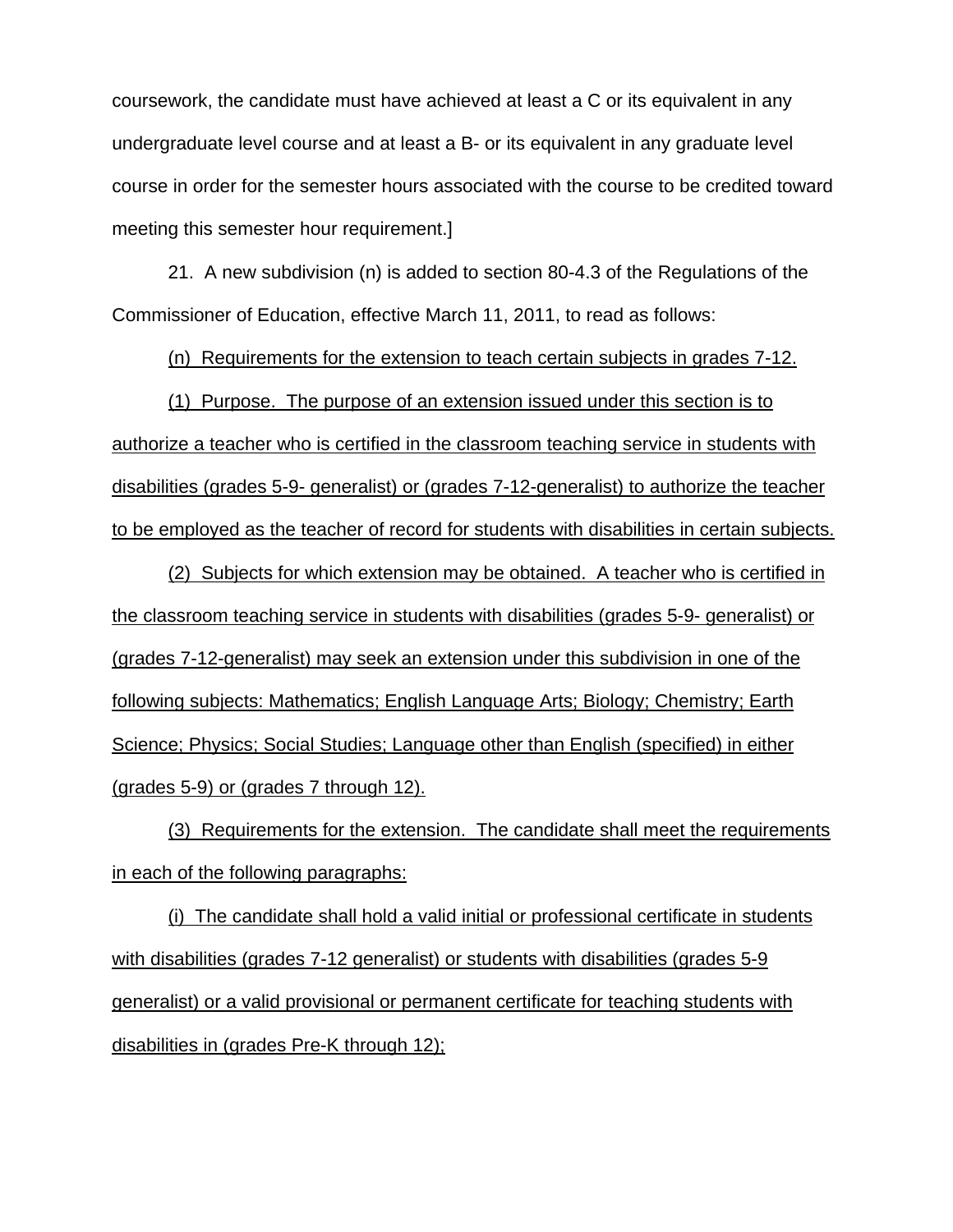(ii) The candidate shall complete the New York State Teacher Certification Examination content specialty test in the subject for which a certificate extension is being sought; and

(iii) The candidate shall satisfactorily complete at least 18 semester hours of study or its equivalent in the subject area of the certificate sought. For social studies, the candidate shall complete the 18 semester hours through a combination of study in United States history, world history and geography.

(4) Collaboration. Any district or BOCES employing a teacher that holds an extension under this subdivision must provide weekly collaboration between a certified general education content specialist in the subject and the teacher who holds an extension under this subdivision, with at least one period per month co-taught by both teachers. The length of the required weekly collaboration and co-taught lesson shall be defined at the local level. For teachers employed by a school enumerated in article 81, 85, 87, 88 or 89 of the Education Law or a special act school district as defined in subdivision 8 of section 4001 of the Education Law and such school cannot meet the requirements of this subdivision, the school shall submit a plan acceptable to the department with a description of the mentoring and collaboration the candidate will receive.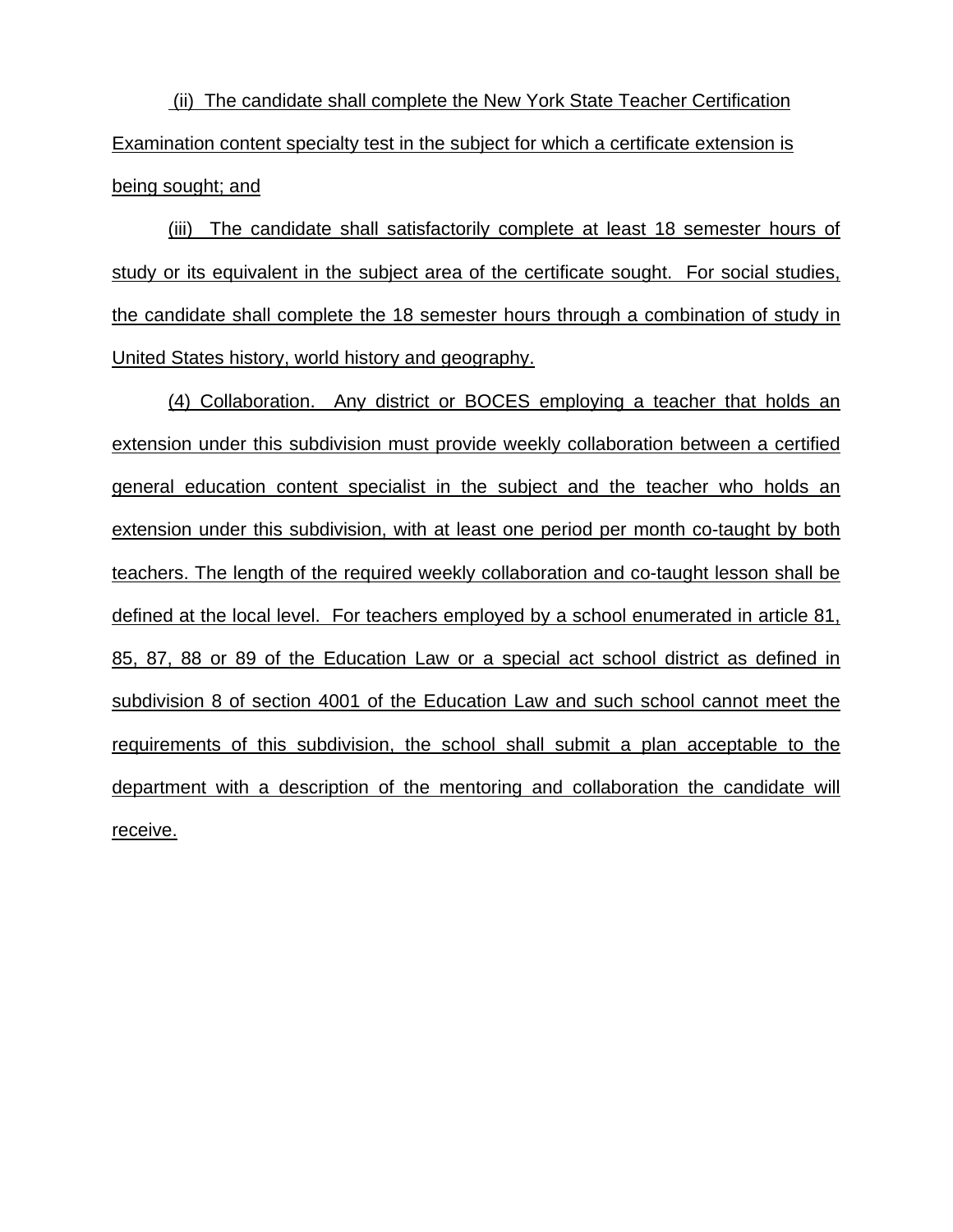#### STATEMENT OF FACTS AND CIRCUMSTANCES WHICH NECESSITATE

#### EMERGENCY ADOPTION

The proposed amendment requires all registered teacher education programs to include a minimum of three semester hours in educating students with disabilities to ensure that all teachers are better prepared to skillfully collaborate with other teachers and to teach students with disabilities and defines what the three semester hour requirement shall include. The proposed amendment also requires that 15 of the 100 clock hours of field experience required for teacher education programs focus on students with disabilities and that 6 of the 40 clock hours of field experience for Transitional B programs focus on students with disabilities.

The proposed amendment changes the current certification structure for students with disabilities certificates for grades 5 through 9 and 7 through 12 and the registration requirements for programs leading to certificates in these areas. Candidates will no longer be able to enroll in special education teacher preparation programs that lead to students with disabilities (grades 5-9 generalist) and students with disabilities (grades 5- 9) and (grades 7-12-specialist) certificate titles after February 1, 2011. A new students with disabilities (grades 7-12- generalist) certificate title will also be created. For candidates seeking this certificate, the candidate will be required to complete six semester hours in mathematics, science, English language arts and social studies within their content core and have sufficient pedagogy to teach these subjects. Teachers holding this certificate will be eligible to be employed to teach in supportive roles such as consultant teachers, resource room service providers and integrated coteachers.

Teachers holding the new students with disabilities (grades 7-12- generalist) will also have the option of obtaining an extension to this certificate, to authorize the teacher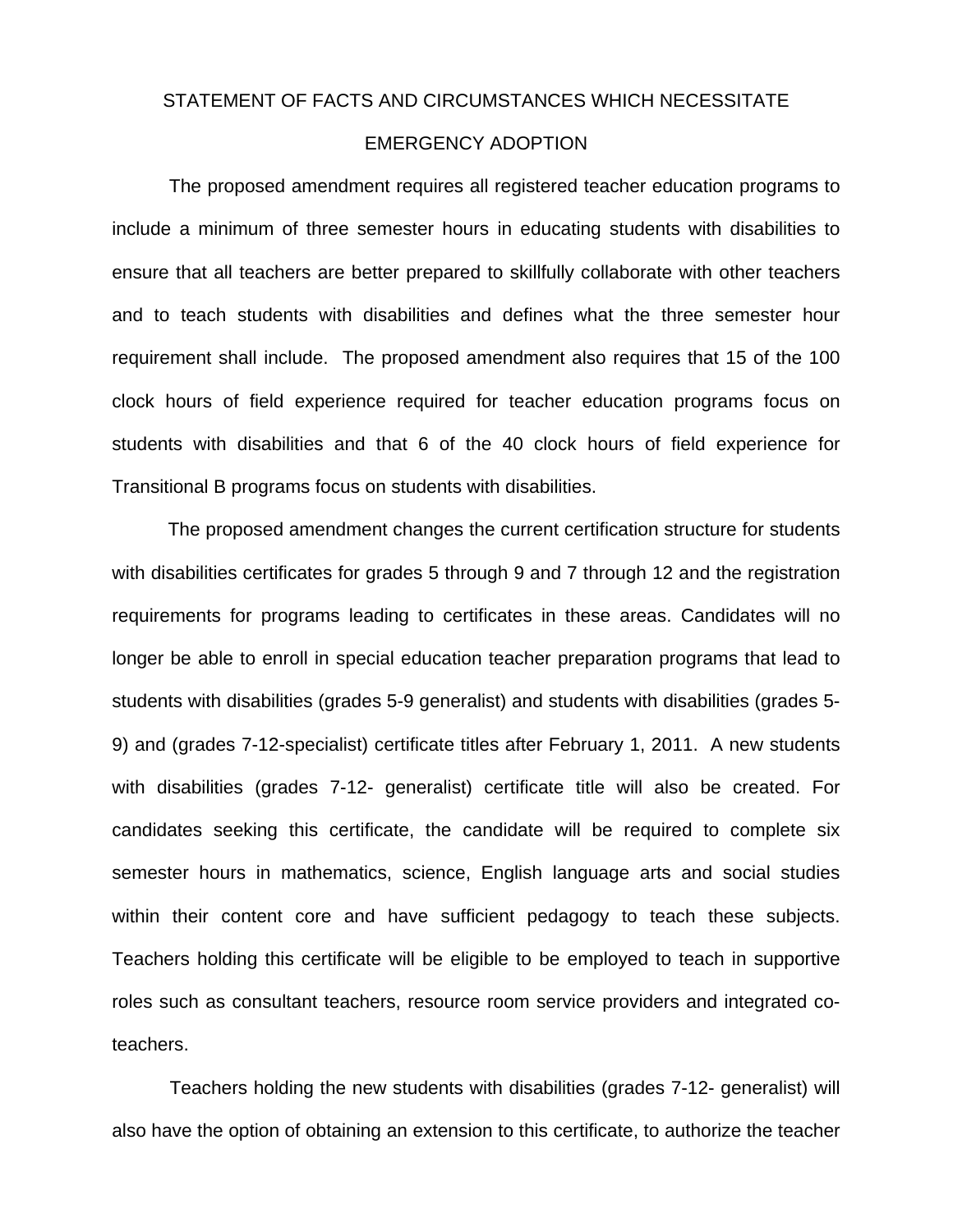to be employed as the special class teacher of students with disabilities in a specific subject area, upon the completion of certain requirements. To obtain an extension in a specific subject, the teacher shall complete 18 semester hours of study or its equivalent in the subject area of the extension sought. For social studies, the candidate shall complete the 18 semester hours through a combination of study in United State history, world history and geography. This, coupled with passing the content specialty test in the specific subject area, will allow candidates to earn an extension to the base certificate to permit the teacher to be employed as the special class teacher of students with disabilities in that subject in the developmental level of their base certificate. Any district or BOCES that employs a candidate holding this extension must provide weekly collaboration between a certified general education content specialist in the subject area of the extension and the teacher holding the extension, with at least one period per month co-taught by both teachers. The length of the required weekly collaboration and co-taught lesson will be defined at the local level.

Schools enumerated in article 81, 85, 87, 88 or 89 of the Education Law or a special act school district that educates only students with disabilities and who cannot meet the regulatory requirement for collaboration and co-teaching for their employed special education teachers, must submit a plan acceptable to the Department with a description of the mentoring and collaboration the teacher will receive.

The proposed regulation also establishes requirements for individual evaluation for the new students with disabilities (grades 7-12- generalist) certificate by requiring candidates seeking a certificate in this area to complete, among other requirements, six semester hours in mathematics, science, social studies and English language arts and have sufficient pedagogical training to teach these subjects. The proposed amendment also phases out individual evaluation for the students with disabilities (grades 5-9